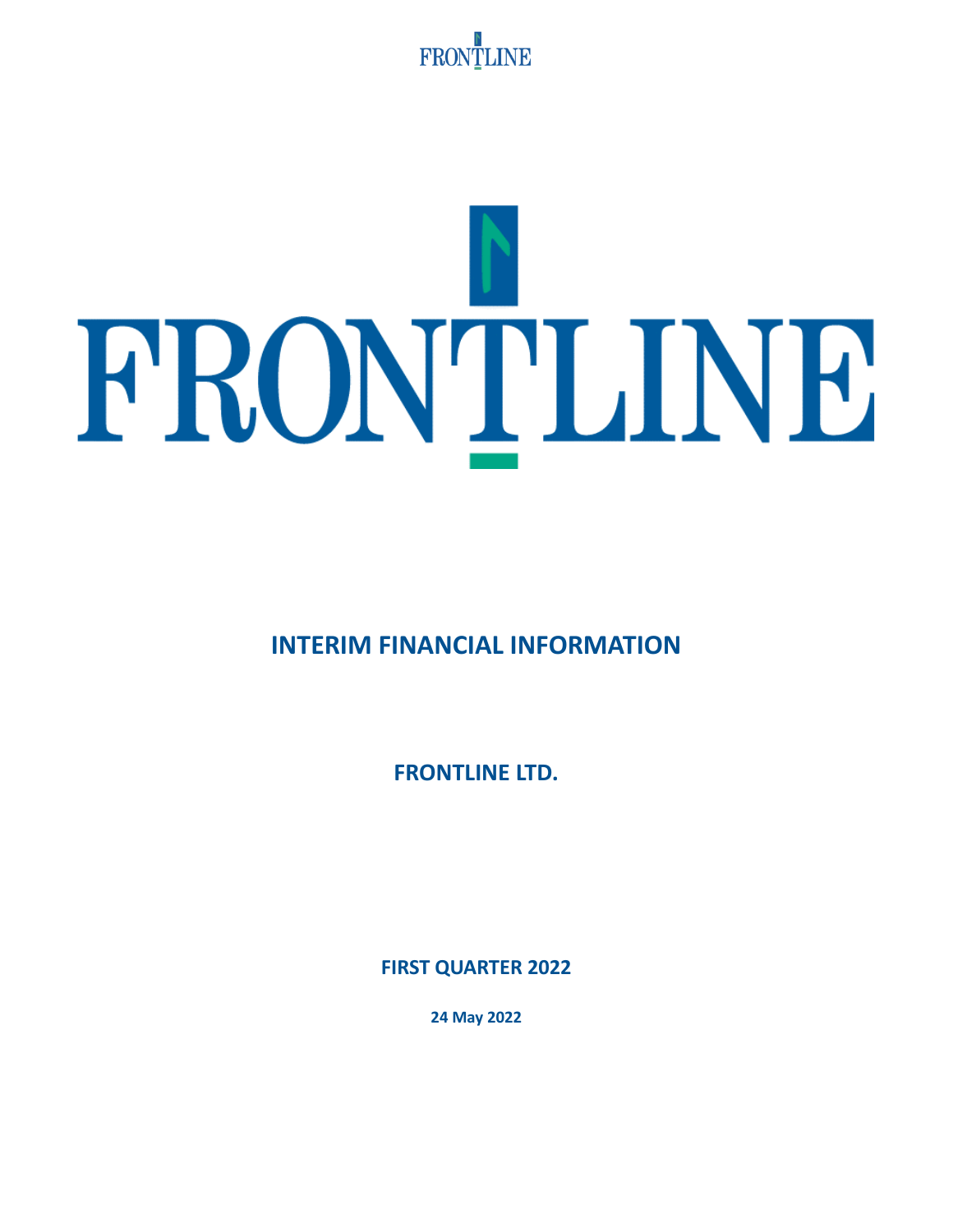

# **FRONTLINE LTD. REPORTS RESULTS FOR THE FIRST QUARTER ENDED MARCH 31, 2022**

Frontline Ltd. (the "Company" or "Frontline"), today reported unaudited results for the three months ended March 31, 2022:

# **Highlights**

- Net income of \$31.1 million, or \$0.15 per basic and diluted share for the first quarter of 2022.
- Adjusted net loss of \$1.6 million, or \$0.01 per basic and diluted share for the first quarter of 2022.
- Reported total operating revenues of \$217.4 million for the first quarter of 2022.
- Reported spot TCEs for VLCCs, Suezmax tankers and LR2 tankers in the first quarter of 2022 were \$15,700, \$16,900 and \$19,000 per day, respectively.
- For the second quarter of 2022, we estimate spot TCE on a load-to discharge basis of \$22,600 contracted for 74% of vessel days for VLCCs, \$32,700 contracted for 70% of vessel days for Suezmax tankers and \$46,300 contracted for 58% of vessel days for LR2 tankers.
- Announced a potential stock-for-stock combination between Frontline and Euronav NV ("Euronav") (NYSE & Euronext: EURN) to create a leading global independent oil tanker operator which on a combined basis would own and operate 67 VLCC, 56 Suezmax vessels and 18 LR2/Aframax vessels.
- Took delivery of the VLCC newbuilding, Front Alta, from Hyundai Heavy Industries ("HHI") in April 2022.
- Agreed with SFL to terminate the charters for two 2004-built VLCCs, upon sale and delivery of the vessels to the new owners in April 2022.
- Entered into a senior secured term loan facility in April 2022 for a total amount of up to \$104.0 million at attractive terms to refinance an existing term loan facility maturing in the first quarter of 2023.

# **Lars H. Barstad, Chief Executive Officer of Frontline Management AS commented:**

"Volatility returned to the tanker market in the first quarter of 2022. Frontline's effective business model has quickly been able to capture the value, as the markets turned constructive for the asset classes we trade. The conflict in Ukraine, and the subsequent sanctioning of Russia by certain western countries, has significantly disrupted existing trade flows, resulting in new, longer trade lanes for oil and refined products into Europe. The tanker market was already pointing towards a gradual recovery during 2022, with oil in transit back to pre-Covid levels and oil demand in OECD countries seeing healthy growth, but the short-term developments seem to have accelerated this path. Oil supply growth is still uncertain going forward, as oil prices are signaling strong demand and global inventories are at decade lows, echoing the overall tight availability of key commodities in nearly all markets. It is too early to call the cyclical turn expected in shipping generally, and in the tanker market, specifically, but the attractive fundamental picture remains as we face very limited new supply of oil carrying capacity in the years to come. With this backdrop we are very excited working on the proposed combination with Euronav, forming the largest listed tanker owner in the world, creating a strong amalgamation of two of the most well-respected tanker operators at an exciting point in the market. Economies of scale have always been in Frontline's DNA, and significant synergies are expected to be achieved if the companies come together."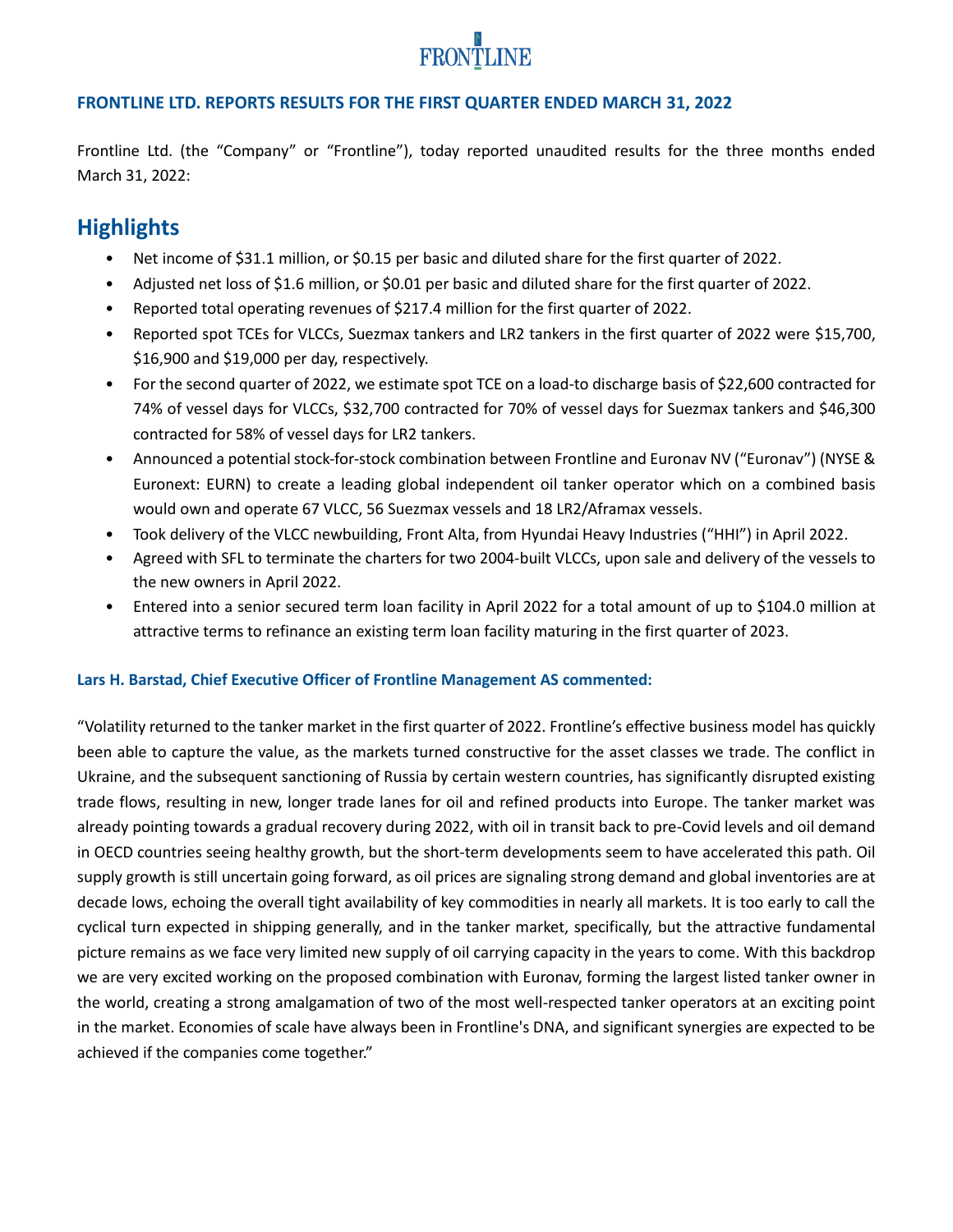

# **Inger M. Klemp, Chief Financial Officer of Frontline Management AS, added:**

"In the second quarter of 2022 we refinanced one existing term loan facility with total balloon payments of \$91.2 million due in the first quarter of 2023. The new facility carries an interest rate of SOFR plus a margin of 180 basis points which translates to a LIBOR equivalent margin of 154 basis points<sup>1</sup>. The existing facility carried an interest rate of LIBOR plus a margin of 190 basis points. The refinancing will reduce our borrowing cost and industry leading cash break even rates and maximize potential cash flow per share after debt service costs. We expect to refinance two further existing term loan facilities with total balloon payments of \$267.1 million due in the first quarter of 2023 prior to maturity."

| $(5$ per day)   |         | <b>Spot TCE</b> |        | <b>Spot TCE</b><br>estimates | % Covered | <b>Estimated</b><br>average daily<br>cash breakeven<br>rates |
|-----------------|---------|-----------------|--------|------------------------------|-----------|--------------------------------------------------------------|
|                 | Q1 2022 | Q4 2021         | 2021   |                              | Q2 2022   | 2022                                                         |
| <b>VLCC</b>     | 15,700  | 16,500          | 15,300 | 22,600                       | 74%       | 23,700                                                       |
| <b>SMAX</b>     | 16,900  | 14,200          | 12,000 | 32,700                       | 70%       | 19,800                                                       |
| LR <sub>2</sub> | 19,000  | 13,900          | 11,800 | 46,300                       | 58%       | 16,600                                                       |

# **Average daily time charter equivalents ("TCEs")<sup>2</sup>**

The estimated average daily cash breakeven rates are the daily TCE rates our vessels must earn to cover operating expenses including dry docks, repayments of loans, interest on loans, bareboat hire, time charter hire and net general and administrative expenses for the remainder of the year.

Spot estimates are provided on a load-to-discharge basis, whereby the Company recognizes revenues over time ratably from commencement of cargo loading until completion of discharge of cargo. The rates reported are for all contracted days up until the last contracted discharge of cargo for each vessel in the quarter. The actual rates to be earned in the second quarter of 2022 will depend on the number of additional days that we can contract, and more importantly the number of additional days that each vessel is laden. Therefore, a high number of ballast days at the end of the quarter will limit the amount of additional revenues to be booked on a load-to-discharge basis. Ballast days are days when a vessel is sailing without cargo and therefore, we are unable to recognize revenues. Furthermore, when a vessel remains uncontracted at the end of the quarter, the Company will recognize certain costs during the uncontracted days up until the end of the period, whereas if a vessel is contracted, then certain costs can be deferred and recognized over the load-to-discharge period.

The recognition of revenues on a load-to-discharge basis results in revenues being recognized over fewer days, but at a higher rate for those days. Over the life of a voyage there is no difference in the total revenues and costs to be recognized as compared to a discharge-to-discharge basis.

 $1$  Based on the three month historic Credit Adjustment Spread (CAS) between SOFR and LIBOR of approximately 26 basis points.

 $^2$  This press release describes Time Charter Equivalent earnings and related per day amounts, which are not measures prepared in accordance with US GAAP ("non-GAAP"). See Appendix 1 for a full description of the measures and reconciliation to the nearest GAAP measure.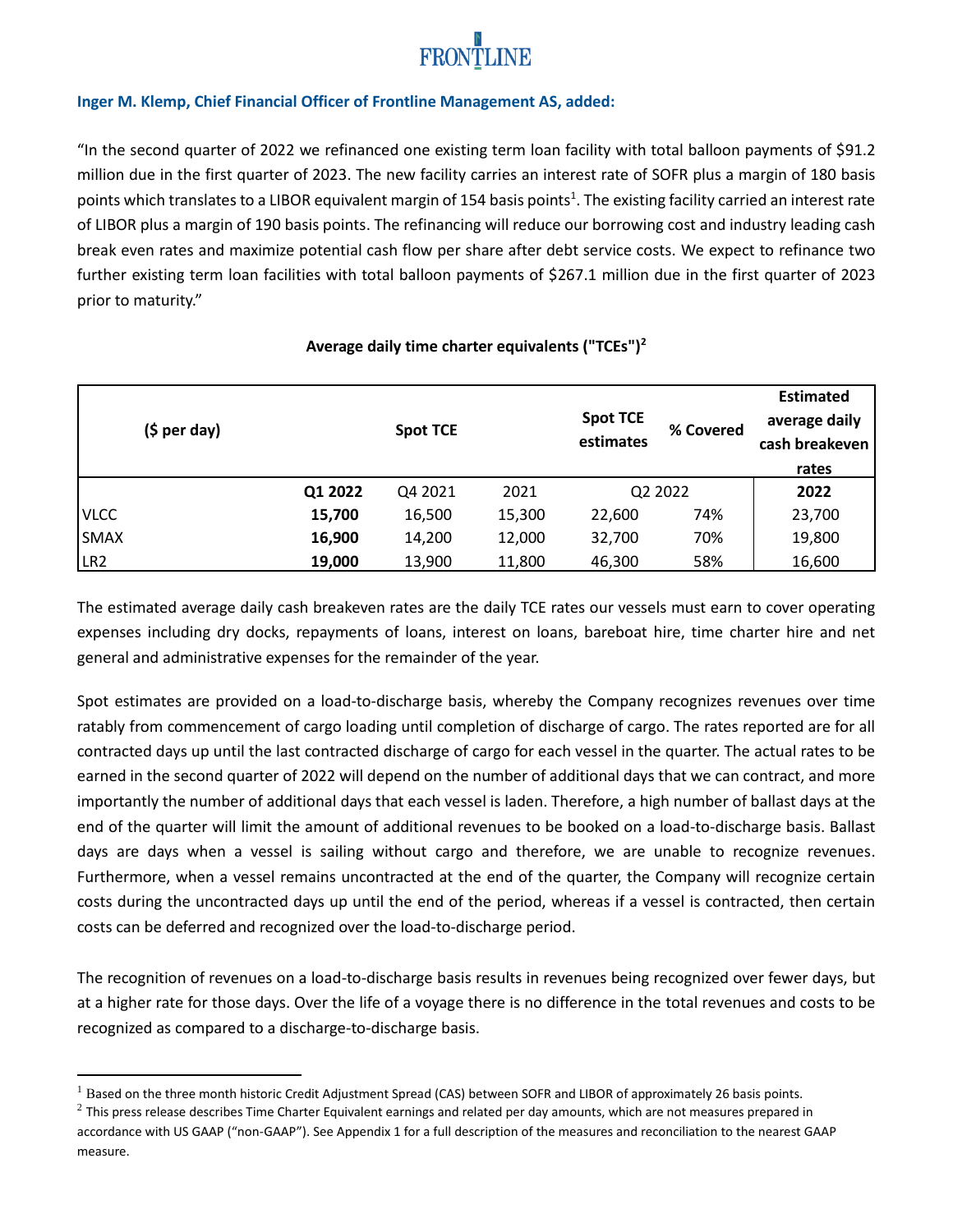

When expressing TCE per day the Company uses the total available days, net of off hire days and not just the number of days the vessel is laden.

# **First Quarter 2022 Results**

The Company reports net income attributable to the Company of \$31.1 million for the quarter ended March 31, 2022 compared with net income of \$19.8 million in the previous quarter. The adjusted net loss attributable to the Company<sup>3</sup> was \$1.6 million for the first quarter of 2022 compared with an adjusted net loss of \$4.8 million in the previous quarter. The adjustments in the first quarter of 2022 consist of a \$24.9 million gain on derivatives, a \$6.1 million gain on sale of vessels, a \$1.2 million amortization of acquired time charters, a \$0.4 million gain on insurance claim and a \$0.3 million gain on marketable securities, partially offset by a \$0.1 million share of losses of associated companies. The decrease in adjusted net loss from the previous quarter was primarily due to an increase in our time charter equivalent earnings from \$95.3 million in the previous quarter to \$101.9 million in the current quarter, due to higher TCE rates, partially offset by other movements in operating gains and expenses.

# **The Fleet**

As of March 31, 2022, the Company's fleet consisted of 68 vessels, with an aggregate capacity of approximately 12.5 million DWT:

- (i) 62 vessels owned by the Company (17 VLCCs, 27 Suezmax tankers, 18 LR2/Aframax tankers);
- (ii) two VLCCs that are under finance leases; and
- (iii) four vessels that are under the Company's commercial management (two Suezmax tankers and two Aframax tankers)

In April 2022, the Company took delivery of the VLCC newbuilding, Front Alta, from HHI.

In April 2022, the Company announced that its subsidiary Frontline Shipping Limited has agreed with SFL Corporation Ltd. ("SFL") to terminate the long-term charters for the 2004-built VLCCs, Front Force and Front Energy, upon the sale and delivery of the vessels by SFL to an unrelated third party. Frontline has agreed to a total compensation payment to SFL of approximately \$4.5 million for the termination of the current charters. The charters terminated and the vessels were delivered to the new ownersin April 2022. The Company expects to record a loss on termination of \$0.6 million, including the termination payment, in the second quarter of 2022.

In November 2021, Frontline announced that it had entered into an agreement to sell four of its scrubber fitted LR2 tankers built in 2014 and 2015 for an aggregate sale price of \$160.0 million to SFL Tanker Holding Ltd., a company

 $^3$  This press release describes adjusted net income (loss) and related per share amounts, which are not measures prepared in accordance with US GAAP ("non-GAAP"). See Appendix 1 for a reconciliation to the nearest GAAP measure.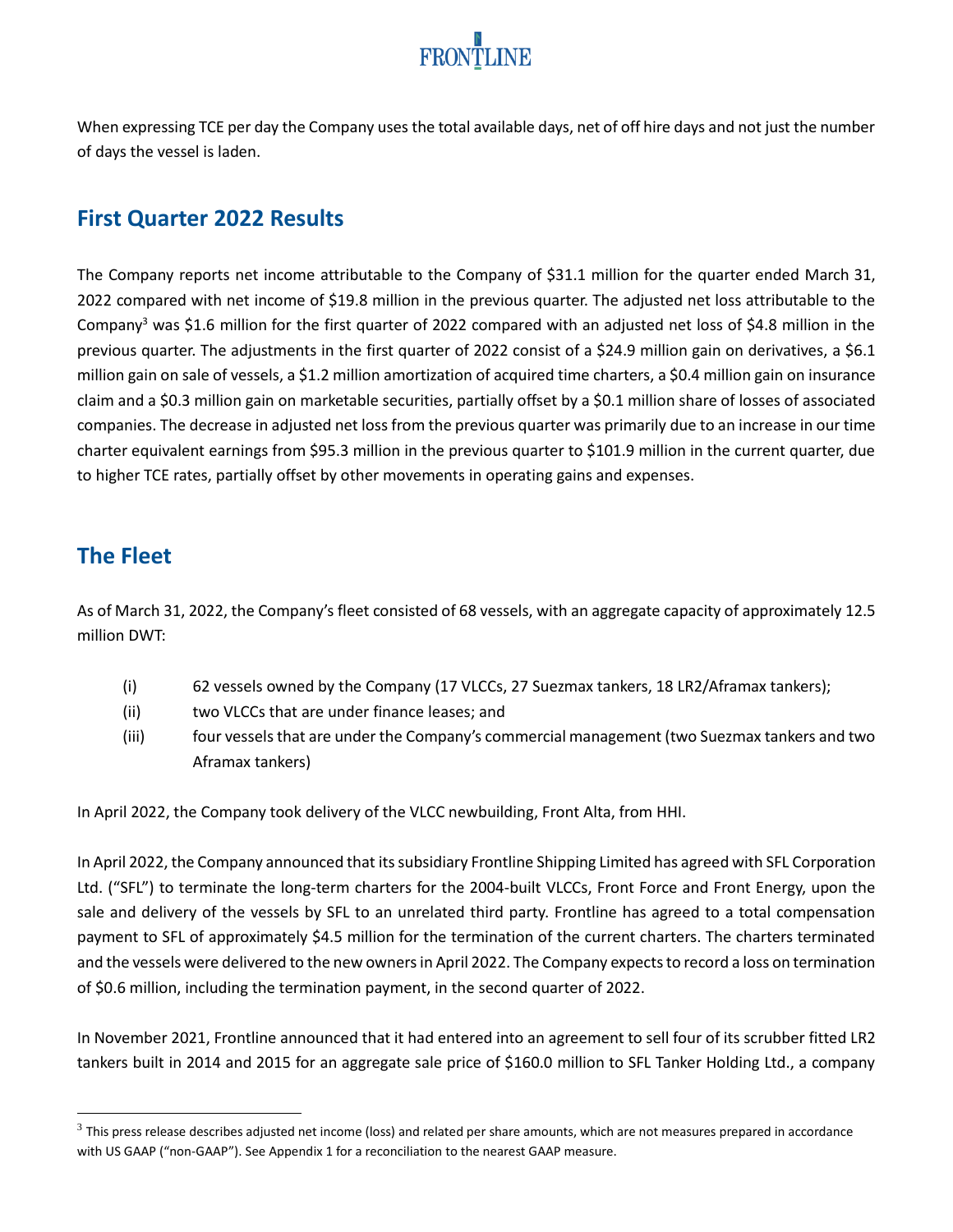

related to Hemen Holding Ltd. ("Hemen"), our largest shareholder. Two vessels were delivered to the new owners in December 2021 and the remaining two vessels were delivered to the new owners in January 2022. After repayment of debt on the vessels, the transaction generated total net cash proceeds of \$68.6 million, with net cash proceeds of \$35.1 million recorded in the first quarter of 2022. The Company recorded a gain on sale in relation to the first two vessels of \$5.1 million in the fourth quarter of 2021 and a gain of \$6.1 million in the first quarter of 2022. In August 2019, the Company entered into fixed rate time charter-out contracts for five Suezmax tankers to a subsidiary of Trafigura Group Pte Ltd ("Trafigura") on three-year time charters, at a daily base rate of \$28,400 with a 50% profit share above the base rate. As of March 31, 2022, the charters have remaining contractual periods of approximately five months.

# **Newbuilding Program**

As of March 31, 2022, the Company's newbuilding program consisted of six VLCCs, one of which was delivered in April 2022. The remaining vessels are expected to be delivered as follows: one vessel in the second quarter of 2022, one vessel in the third quarter of 2022, two vessels in the fourth quarter of 2022 and one vessel in the first quarter of 2023.

As of March 31, 2022, total installments of \$137.3 million had been paid in connection with the Company's remaining newbuilding program, and remaining commitments amounted to \$428.5 million, of which \$356.8 million is expected to be paid in 2022 and \$71.7 million is expected to be paid in 2023, and of which \$390.0 million will be financed by committed term loan facilities.

# **Corporate Update**

Pursuant to the Company's stated dividend policy, the Board of Directors has decided not to pay a dividend for the first quarter of 2022. The Board of Directors remains committed to returning value to its shareholders through dividends, and the amount and timing of any future dividend payments will be in the discretion of the Board of Directors and based on both the Company's results, and its market expectations.

In April 2022, Frontline and Euronav announced that the companies have signed a term sheet that has been unanimously approved by their Board of Directors and Supervisory Board, respectively, on a potential stock-for-stock combination between the two companies, based on an exchange ratio of 1.45 Frontline shares for every Euronav share resulting in Euronav and Frontline shareholders owning approximately 59% and 41%, respectively, of the combined group. A combination remains subject to agreement on a transaction structure, confirmatory due diligence, agreement on the terms and conditions of the potential combination agreement, applicable board, shareholder, customer, lender and/or regulatory approvals, employee consultations and other customary completion conditions.

In May 2022, the Company announced the resignation of Mr. Tor Svelland and the appointments of Mr. Ole B. Hjertaker and Mr. Steen Jakobsen as Directors of the Company.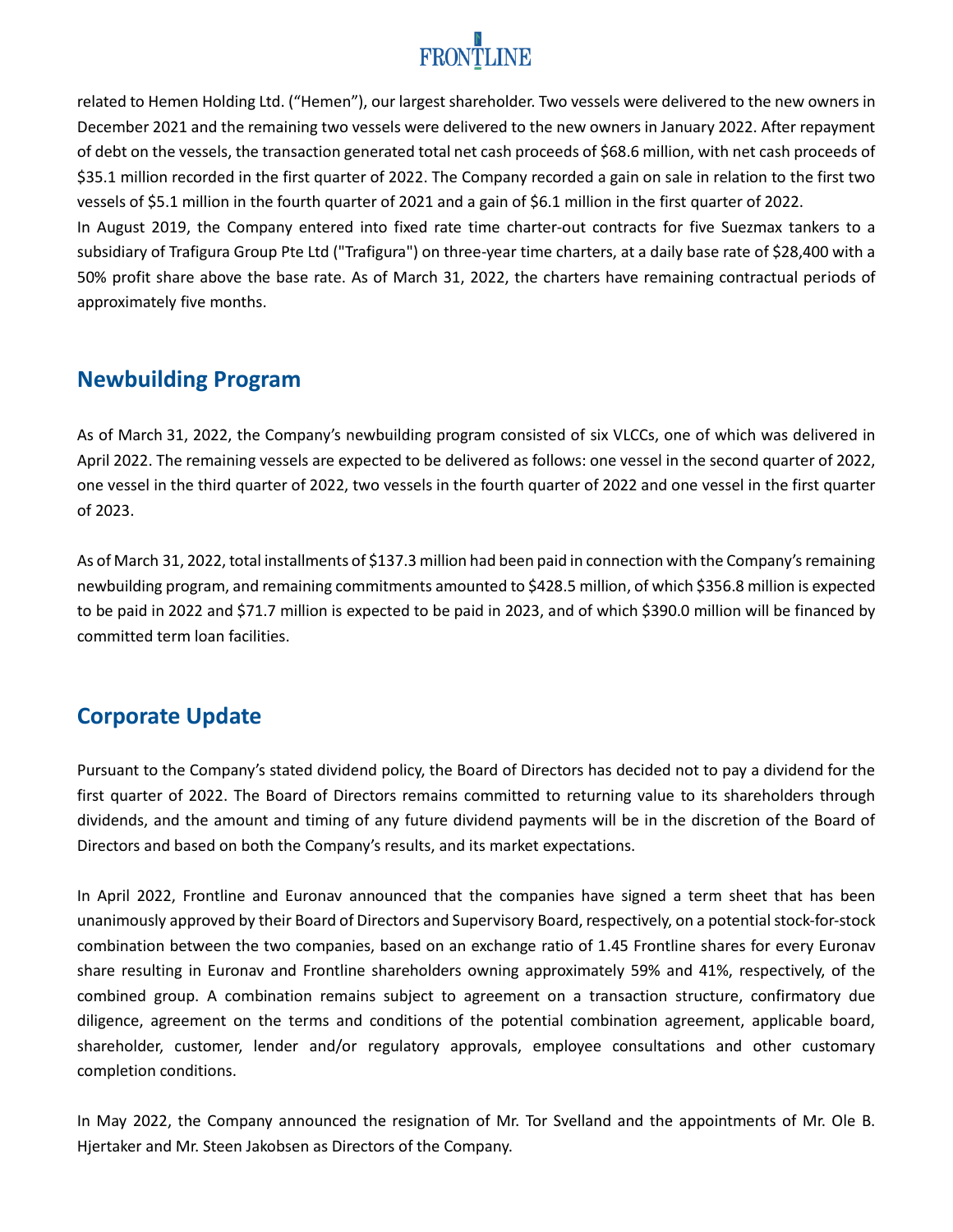

The Company had 203,530,979 ordinary shares outstanding as of March 31, 2022. The weighted average number of shares outstanding for the purpose of calculating basic and diluted earnings per share for the first quarter of 2022 was 203,530,979.

# **Financing Update**

In April 2022, the Company entered into a senior secured term loan facility in an amount of up to \$104.0 million from Credit Suisse AG to refinance an existing term loan facility with total balloon payments of \$91.2 million due in the first quarter of 2023. The new facility has a tenor of six years, carries an interest rate of SOFR plus a margin of 180 basis points, which translatesto a LIBOR equivalent margin of 154 basis points based on the three month historic CAS between SOFR and LIBOR of approximately 26 basis points, and has an amortization profile of 18 years commencing on the delivery date from the yard. The existing facility carried an interest rate of LIBOR plus a margin of 190 basis points. The facility was fully drawn down in May 2022 and \$89.4 million of the refinanced facility has been recorded in long-term debt as of March 31, 2022.

# **Covid-19 Update**

Throughout the first quarter of 2022 regions around the world have lifted restrictions for fully vaccinated crew. The steps taken to vaccinate our crew since June 2021 have put us in what we believe to be an advantageous position such that we expect to be able to reduce the time associated with quarantining and Covid-19 testing as we enter the second quarter of 2022. We will continue to monitor the global situation and take actions if the need arises.

In the first quarter of 2022 we had Covid-19 related crew change costs of \$1.0 million for approximately 600 seafarers who were repatriated.

# **ESG Update**

The Company has published its 2021 ESG report, which may be found on its website at [https://www.frontline.bm/about-frontline-ltd/environmental-social-governance-esg/.](https://www.frontline.bm/about-frontline-ltd/environmental-social-governance-esg/) The information on the Company's website is not incorporated by reference into this document. The 2021 ESG Report is the Company's fourth comprehensive and stand-alone sustainability report, which provides an opportunity to reflect on the Company's Environmental, Social and Governance ("ESG") journey thus far and look ahead to the challenges and opportunities we face in the short and long-term in respect of ESG issues. In the past, environmental issues have dominated ESG discussions in the shipping industry. However, the Covid-19 pandemic and ever-increasing regulatory environment have resulted in a more balanced sustainability landscape. Identifying and addressing ESG risk and opportunities are at the core of Frontline's business strategy.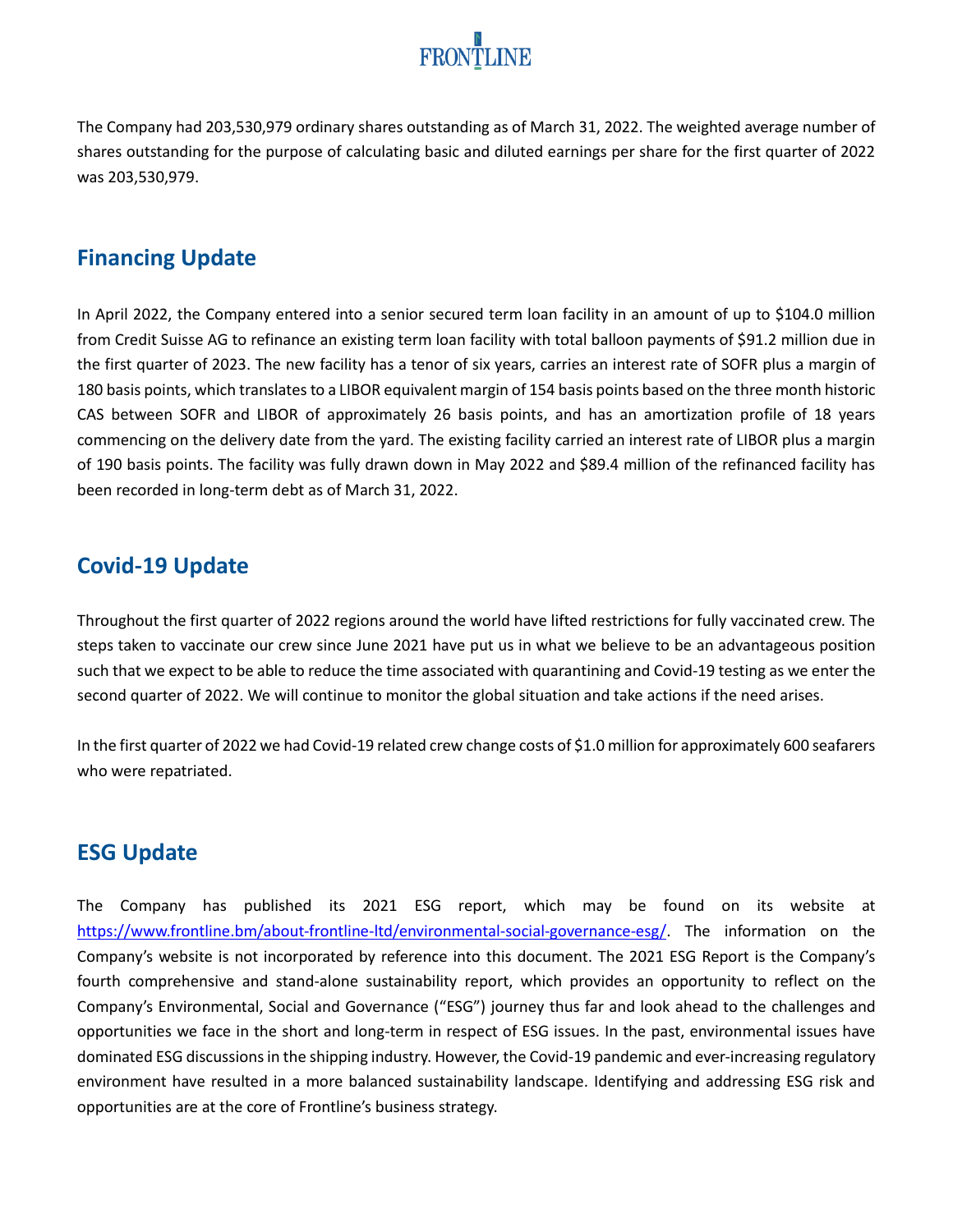

Our response to the acute challenges we have faced in recent years, most notably the Covid-19 pandemic and IMO regulations, is testimony to the resilience and agility of the sustainability framework we have implemented and our ability to not only overcome such challenges but thrive when doing so. Balancing the interests and expectations of all our stakeholders, including investors, analysts, employees, customers, suppliers, and communities is never easy but we believe our sustainability strategy is key to striking this balance and creating long-term value.

# **Tanker Market Update**

Global oil consumption averaged 98.8 million barrels per day ("mbpd") during the first quarter of 2022 according to the Energy Information Administration ("EIA"), 1.7 mbpd lower than in the fourth quarter of 2021 but 4.5 mbpd higher than in the first quarter of 2021. Global oil supply increased by 0.6 mbpd during the first quarter, averaging 98.8 mbpd. Year over year, supply has increased by an incredible 6.3 mbpd. Data indicates that for the first time in six quarters, inventories saw a marginal increase. During the first quarter of the year, Europe saw the most significant growth in oil demand, which market sources indicated to be the result of the high energy prices seen in natural gas and coal, making oil competitive as a source of energy. At this time however, these statistics would struggle to fully account for the effects of the supply situation in Europe after Russia invaded Ukraine.

Ton-miles and trade lines are key to the fleet utilization on tankers. The ongoing situation in Ukraine, and sanctions imposed on Russia, have affected trading patterns. The EU imports approximately 8.5 mbpd of seaborne crude, 2.2 mbpd of which would normally be sourced from Russia. Market analysts already observe close to half of the Russian export volumes now sailing past the EU, and this volume is being replaced primarily from West Africa and the US. The global seaborne trade for crude oil is assumed to be around 38.0 mbpd, meaning a significant share of the seaborne volumes are sailing longer distances, supporting vessel demand. This has been particularly noticeable in the Suezmax and Aframax markets, representing the typical vessel class suitable for EU ports. The EU also imports a significant volume of refined products, typically diesel, from Russia. Again, this volume is now being replaced, primarily from Asia, incurring longer ton-miles and causing the LR2 (coated Aframax) market to strengthen significantly. During the first quarter of the year, we also saw a rise in Covid-19 cases in China, and more notably, in highly populated areas of industrial significance, like Shanghai. According to industry sources, this has led to a reduction in Chinese oil demand by 1.5 mbpd to 2.0 mbpd. This may have relieved some of the demand pressure on the overall oil market, but it has in turn led to softer VLCC markets, the asset class typically serving Chinese imports.

The tanker fleet continues to age, and new orders to replace vessels coming to recycling age are not seen. Within the asset classes Frontline owns, VLCC, Suezmax and LR2 tankers, the only orders recorded in 2022 have been for six LR2 tankers expected to be delivered in the second half of 2024 and 2025. In fact, not a single VLCC or Suezmax tanker order has been reported since July 2021. The VLCC orderbook currently stands at 55 units, or 6.3% of the existing fleet of 849 vessels after 13 vessels were delivered so far this year. For Suezmax tankers, 27 vessels are on order, or 4.6% of the existing fleet of 586 vessels, where 14 vessels were delivered so far in 2022. For the LR2 tanker fleet the orderbook stands at 45 units, or 11.7% of the existing fleet after 8 vessels where delivered this year. We are still in a position where 82 VLCCs and 67 Suezmax tankers are above or will pass 20 years by the end of the year, meaning we expect these two segments to face negative fleet growth, with the current orderbook, over the coming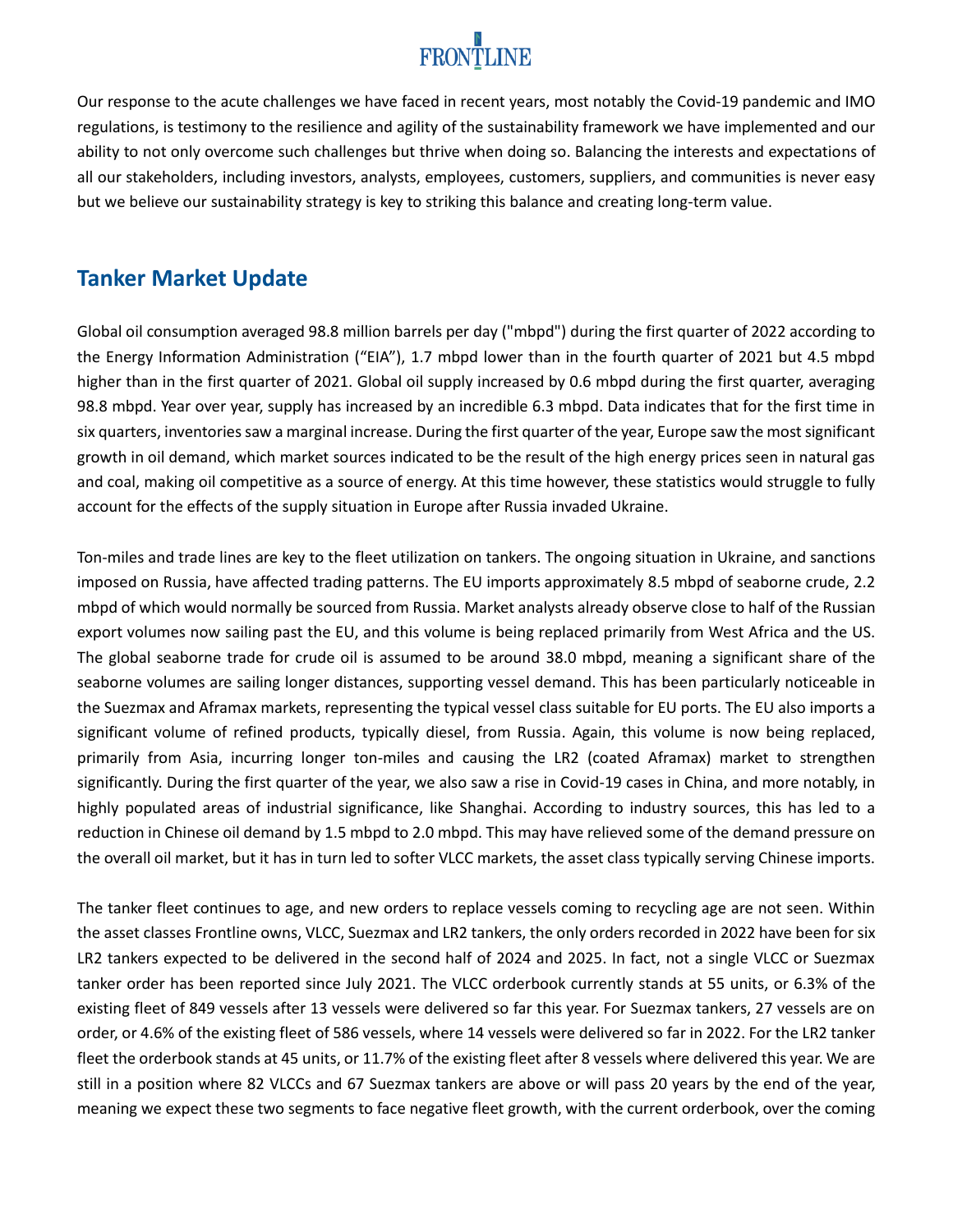

years. Demand for vessels from other segments continue to push the potential delivery window forward, meaning material fleet growth for the large tankers can only be expected late in 2025, should new orders be placed now.

# **Conference Call and Webcast**

On May 24, 2022 at 9:00 A.M. ET (3:00 P.M. CET), the Company's management will host a conference call to discuss the results.

Participants should dial into the call 10 minutes before the scheduled time using the following numbers:

| Norway            | +47 215 63015       |
|-------------------|---------------------|
| Norway Toll Free  | 800 56865           |
| Std International | +44 (0) 2071 928338 |
| UK                | 0844 481 9752       |
| UK Toll Free      | 08002796619         |
| <b>USA</b>        | +1 646 741 3167     |
| USA Toll Free     | 877 870 9135        |
| Conference ID     | 8176489             |

Presentation materials and a webcast of the conference call may be accessed on the Company's website, www.frontline.bm, under the 'Webcast' link.

A replay of the conference call will be available for seven days following the live call. The following numbers may be used to access the telephonic replay:

| UK LocalCall       | 08445718951          |
|--------------------|----------------------|
| <b>UK FreeCall</b> | 0 808 238 0667       |
| Std International  | +44 (0) 333 300 9785 |
| Norway             | 21 03 42 35          |
| <b>USA</b>         | +1 (917) 677-7532    |
| USA Toll Free      | +1 (866) 331-1332    |
| Conference ID      | 8176489              |

Participant information required: Full name & company

None of the information contained in or that forms a part of the Company's conference calls, website or audio webcasts is part of this release.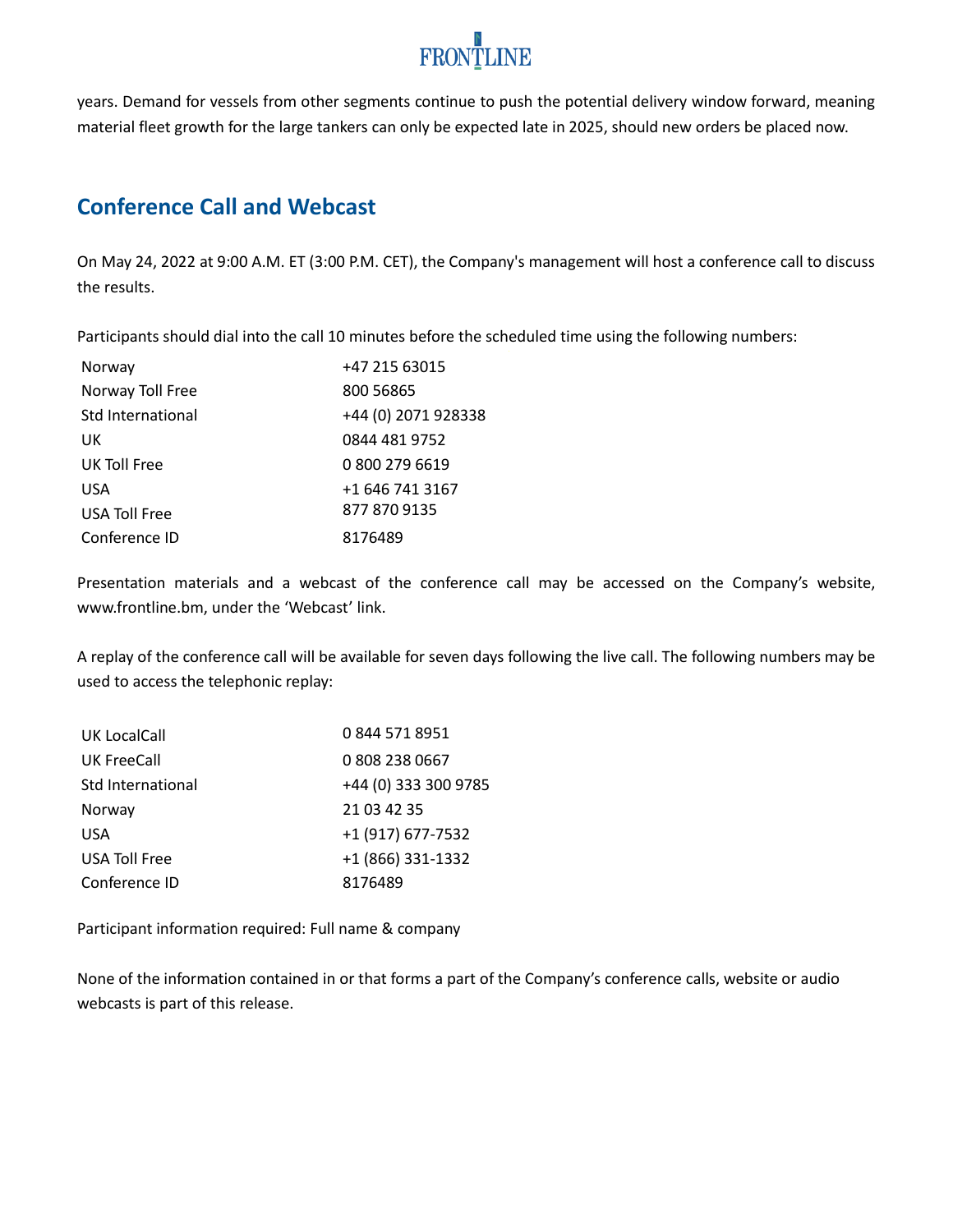# **Forward-Looking Statements**

Matters discussed in this report may constitute forward-looking statements. The Private Securities Litigation Reform Act of 1995 provides safe harbor protections for forward-looking statements, which include statements concerning plans, objectives, goals, strategies, future events or performance, and underlying assumptions and other statements, which are other than statements of historical facts.

Frontline Ltd. and its subsidiaries, or the Company, desires to take advantage of the safe harbor provisions of the Private Securities Litigation Reform Act of 1995 and is including this cautionary statement in connection with this safe harbor legislation. This report and any other written or oral statements made by us or on our behalf may include forward-looking statements, which reflect our current views with respect to future events and financial performance and are not intended to give any assurance as to future results. When used in this document, the words "believe," "anticipate," "intend," "estimate," "forecast," "project," "plan," "potential," "will," "may," "should," "expect" and similar expressions, terms or phrases may identify forward-looking statements.

The forward-looking statements in this report are based upon various assumptions, including without limitation, management's examination of historical operating trends, data contained in our records and data available from third parties. Although we believe that these assumptions were reasonable when made, because these assumptions are inherently subject to significant uncertainties and contingencies which are difficult or impossible to predict and are beyond our control, we cannot assure you that we will achieve or accomplish these expectations, beliefs or projections. We undertake no obligation to update any forward-looking statements, whether as a result of new information, future events or otherwise.

In addition to these important factors and matters discussed elsewhere herein, important factors that, in our view, could cause actual results to differ materially from those discussed in the forward-looking statements include the strength of world economies, fluctuations in currencies and interest rates, general market conditions, including fluctuations in charter hire rates and vessel values, changes in the supply and demand for vessels comparable to ours, changes in worldwide oil production and consumption and storage, changes in the Company's operating expenses, including bunker prices, dry docking and insurance costs, the market for the Company's vessels, availability of financing and refinancing, our ability to obtain financing and comply with the restrictions and other covenants in our financing arrangements, availability of skilled workers and the related labor costs, compliance with governmental, tax, environmental and safety regulation, any non-compliance with the U.S. Foreign Corrupt Practices Act of 1977 (FCPA) or other applicable regulations relating to bribery, the impact of increasing scrutiny and changing expectations from investors, lenders and other market participants with respect to our ESG policies, general economic conditions and conditions in the oil industry, effects of new products and new technology in our industry, the failure of counter parties to fully perform their contracts with us, our dependence on key personnel, adequacy of insurance coverage, our ability to obtain indemnities from customers, changes in laws, treaties or regulations, the volatility of the price of our ordinary shares; our incorporation under the laws of Bermuda and the different rights to relief that may be available compared to other countries, including the United States, changes in governmental rules and regulations or actions taken by regulatory authorities, potential liability from pending or future litigation, general domestic and international political conditions, potential disruption of shipping routes due to accidents, environmental factors, political events, public health threats, international hostilities including the ongoing developments in the Ukraine region, acts by terrorists or acts of piracy on ocean-going vessels, the length and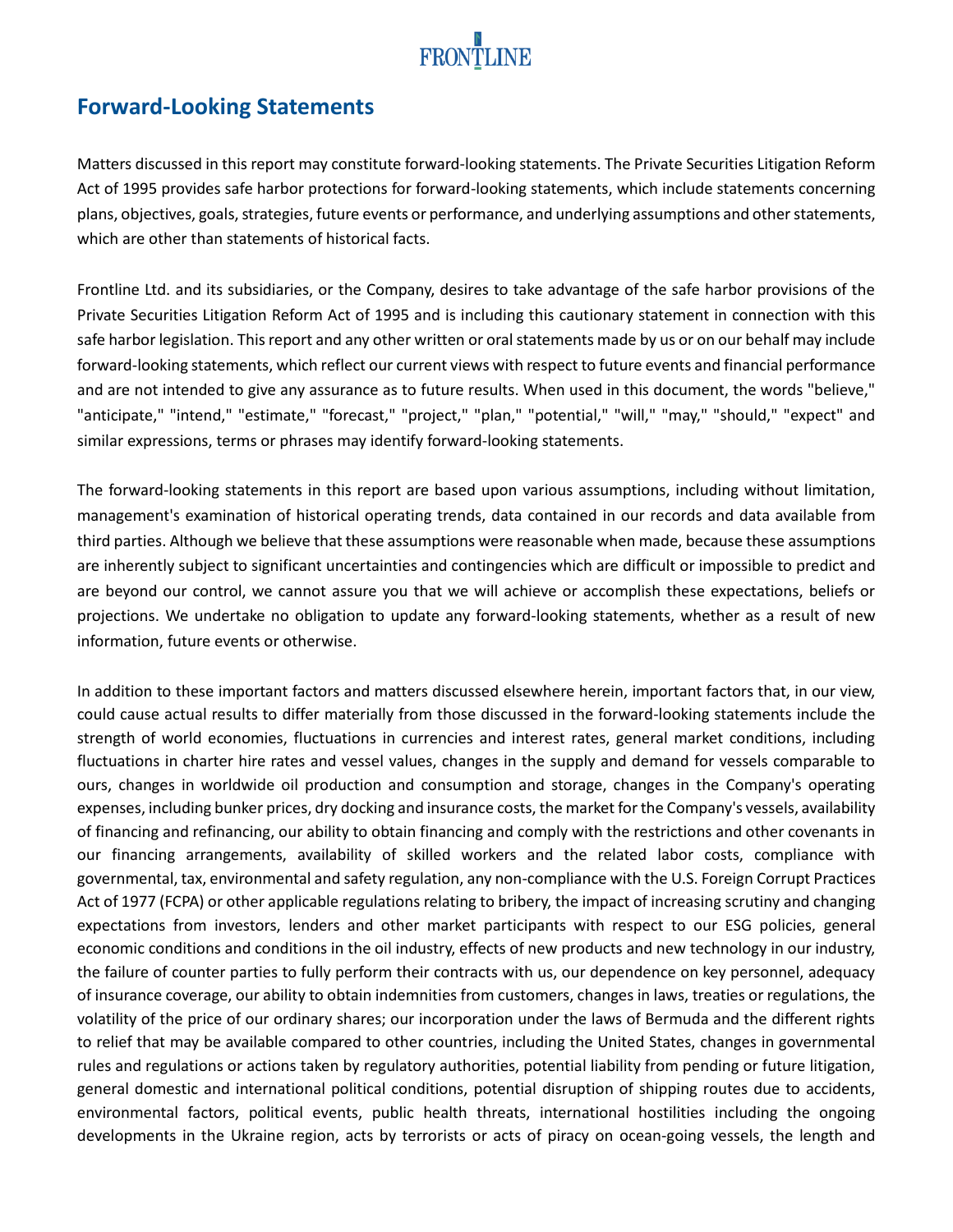severity of epidemics and pandemics, including the ongoing global outbreak of the novel coronavirus ("Covid-19"), and their impacts on the demand for seaborne transportation of petroleum products, the impact of increasing scrutiny and changing expectations from investors, lenders and other market participants with respect to our Environmental, Social and Governance policies, the impact of port or canal congestion and other important factors described from time to time in the reports filed by the Company with the Securities and Exchange Commission or Commission.

We caution readers of this report not to place undue reliance on these forward-looking statements, which speak only as of their dates. These forward-looking statements are no guarantee of our future performance, and actual results and future developments may vary materially from those projected in the forward-looking statements.

> The Board of Directors Frontline Ltd. Hamilton, Bermuda May 23, 2022

Ola Lorentzon - Chairman and Director John Fredriksen - Director Ole B. Hjertaker - Director James O'Shaughnessy - Director Jens Martin Jensen - Director Steen Jakobsen - Director

Questions should be directed to:

Lars H. Barstad: Chief Executive Officer, Frontline Management AS +47 23 11 40 37

Inger M. Klemp: Chief Financial Officer, Frontline Management AS +47 23 11 40 76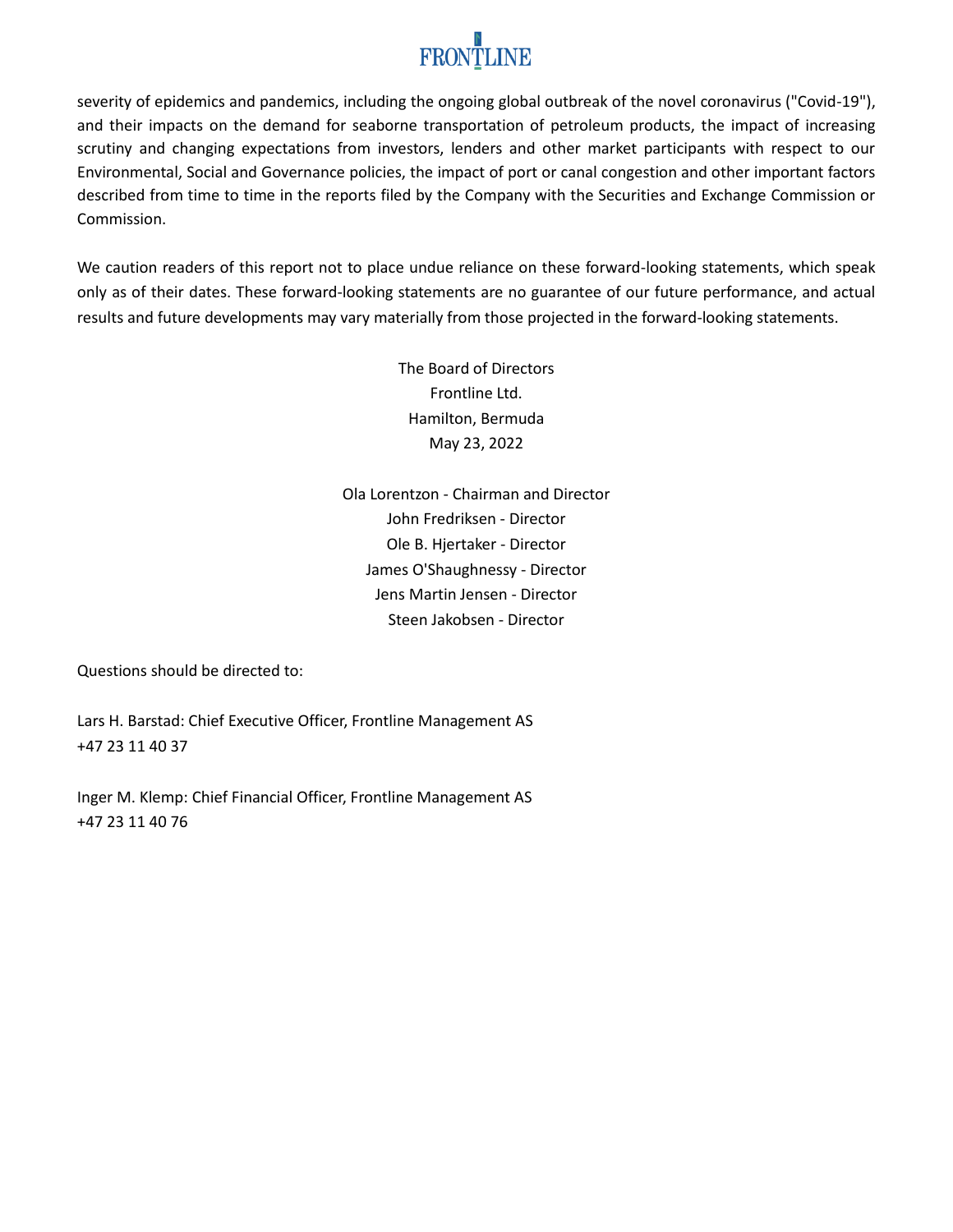

# **INTERIM FINANCIAL INFORMATION**

**FIRST QUARTER 2022**

# **Index**

**CONDENSED CONSOLIDATED INCOME STATEMENTS (UNAUDITED)**

**CONDENSED CONSOLIDATED STATEMENTS OF COMPREHENSIVE INCOME (UNAUDITED)**

**CONDENSED CONSOLIDATED BALANCE SHEETS (UNAUDITED)**

**CONDENSED CONSOLIDATED STATEMENTS OF CASH FLOWS(UNAUDITED)**

**CONDENSED CONSOLIDATED STATEMENTS OF CHANGES IN EQUITY (UNAUDITED)**

**SELECTED NOTES TO THE UNAUDITED CONDENSED CONSOLIDATED FINANCIAL STATEMENTS**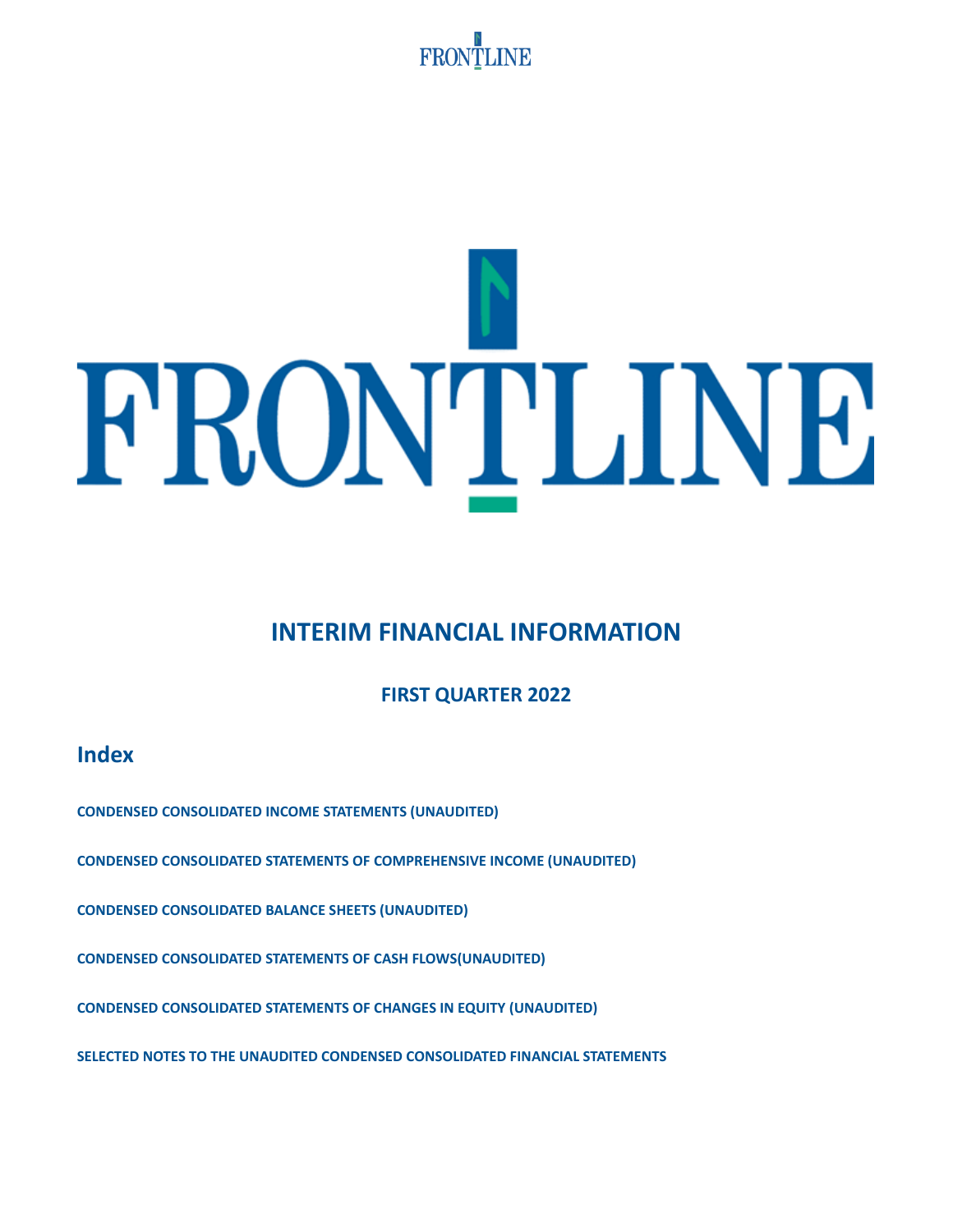

| <b>CONDENSED CONSOLIDATED INCOME STATEMENT</b>                                                | 2022      | 2021      | 2021      |
|-----------------------------------------------------------------------------------------------|-----------|-----------|-----------|
| (in thousands of \$, except per share data)                                                   | Jan-Mar   | Jan-Mar   | Jan-Dec   |
| <b>Total operating revenues</b>                                                               | 217,441   | 193,991   | 749,381   |
| Other operating gain                                                                          | 6,818     | 537       | 5,893     |
| Voyage expenses and commission                                                                | 113,651   | 86,878    | 392,697   |
| Contingent rental income                                                                      | (551)     | (663)     | (3,606)   |
| Ship operating expenses                                                                       | 43,680    | 39,427    | 175,607   |
| Charter hire expenses                                                                         |           | 2,271     | 2,695     |
| Administrative expenses                                                                       | 7,142     | 6,384     | 27,891    |
| Depreciation                                                                                  | 37,410    | 35,530    | 147,774   |
| <b>Total operating expenses</b>                                                               | 201,332   | 169,827   | 743,058   |
| <b>Net operating income</b>                                                                   | 22,927    | 24,701    | 12,216    |
| Interest income                                                                               | 47        | 45        | 119       |
| Interest expense                                                                              | (16, 966) | (14, 760) | (61, 435) |
| Gain on marketable securities                                                                 | 269       | 3,102     | 7,677     |
| Share of results of associated company                                                        | (92)      | 65        | (724)     |
| Foreign currency exchange gain (loss)                                                         | 11        | (9)       | (116)     |
| Gain on derivatives                                                                           | 24,921    | 15,710    | 17,509    |
| Other non-operating items                                                                     | 18        | 27        | 18,239    |
| Net income (loss) before income taxes and non-controlling interest                            | 31,135    | 28,881    | (6, 515)  |
| Income tax benefit (expense)                                                                  | 13        | 14        | (4,633)   |
| Net income (loss)                                                                             | 31,148    | 28,895    | (11, 148) |
| Net income attributable to non-controlling interest                                           |           |           |           |
| Net income (loss) attributable to the Company                                                 | 31,148    | 28,895    | (11, 148) |
| Basic earnings (loss) per share attributable to the Company                                   | \$0.15    | \$0.15    | \$(0.06)  |
| Diluted earnings (loss) per share attributable to the Company                                 | \$0.15    | \$0.15    | \$(0.06)  |
|                                                                                               | 2022      | 2021      | 2021      |
| <b>CONDENSED CONSOLIDATED STATEMENT OF COMPREHENSIVE INCOME</b><br>(in thousands of $\zeta$ ) | Jan-Mar   | Jan-Mar   | Jan-Dec   |
| Net income (loss)                                                                             | 31,148    | 28,895    | (11, 148) |
| Foreign exchange gain (loss)                                                                  | (1)       | (2)       | 28        |
| Other comprehensive income (loss)                                                             | (1)       | (2)       | 28        |
| <b>Comprehensive income (loss)</b>                                                            | 31,147    | 28,893    | (11, 120) |
| Comprehensive income attributable to non-controlling interest                                 |           |           |           |
| Comprehensive income (loss) attributable to the Company                                       | 31,147    | 28,893    | (11, 120) |
| <b>Comprehensive income (loss)</b>                                                            | 31,147    | 28,893    | (11, 120) |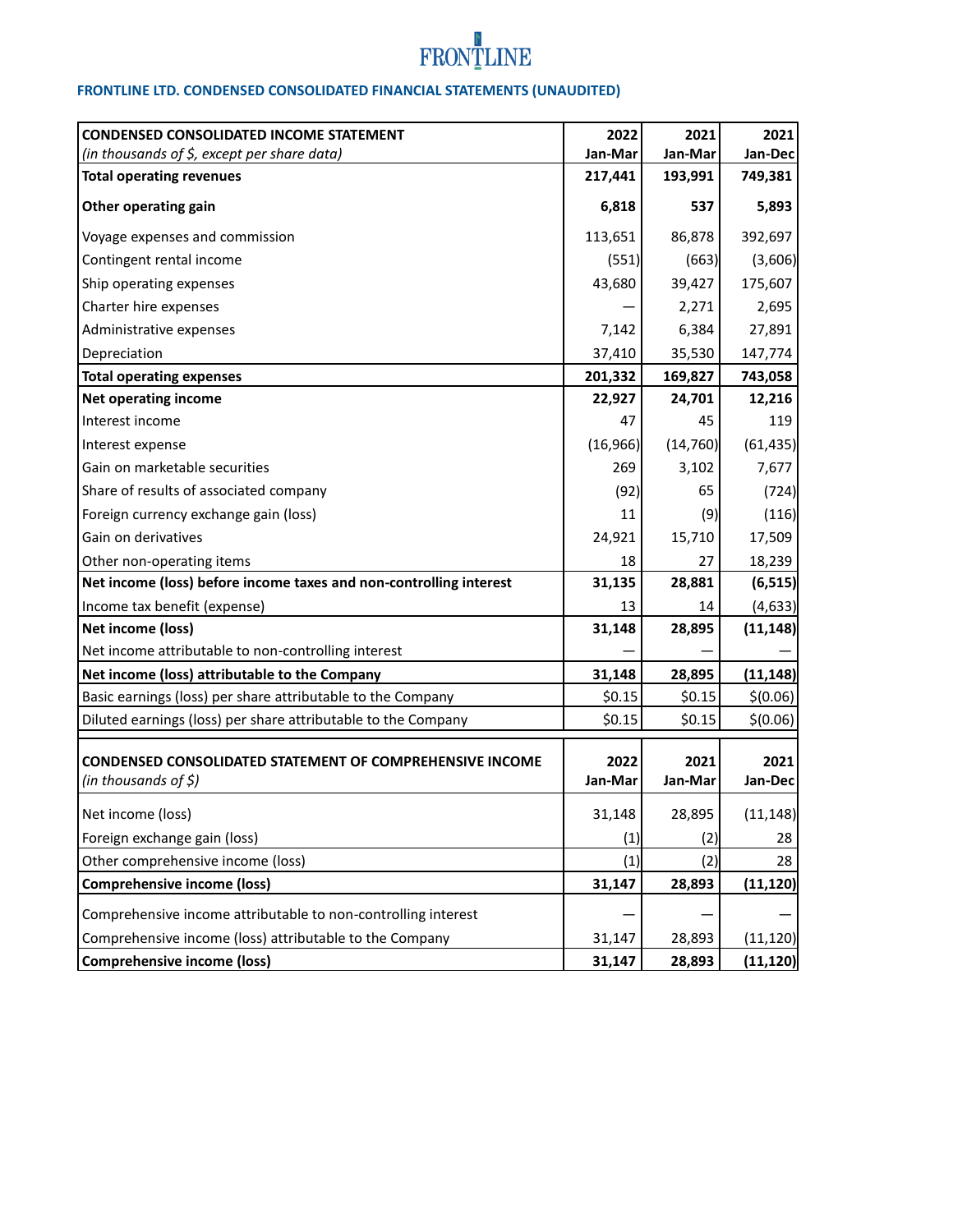| <b>CONDENSED CONSOLIDATED BALANCE SHEETS</b>          | <b>Mar 31</b> | <b>Dec 31</b> |
|-------------------------------------------------------|---------------|---------------|
| (in thousands of $\zeta$ )                            | 2022          | 2021          |
| <b>ASSETS</b>                                         |               |               |
| <b>Current assets</b>                                 |               |               |
| Cash and cash equivalents                             | 111,176       | 113,073       |
| Marketable securities                                 | 2,704         | 2,435         |
| Other current assets                                  | 241,848       | 217,237       |
| <b>Total current assets</b>                           | 355,728       | 332,745       |
| <b>Non-current assets</b>                             |               |               |
| Newbuildings                                          | 140.791       | 130.633       |
| Vessels and equipment, net                            | 3,372,562     | 3,477,801     |
| Vessels under finance lease, net                      | 42,750        | 44,880        |
| Right of use assets under operating leases            | 3,682         | 3,914         |
| Goodwill                                              | 112,452       | 112,452       |
| Investment in associated company                      | 463           | 555           |
| Loan notes receivable                                 | 1,388         | 1,388         |
| Other long-term assets                                | 31,137        | 12,730        |
| <b>Total non-current assets</b>                       | 3,705,225     | 3,784,353     |
| <b>Total assets</b>                                   | 4,060,953     | 4,117,098     |
|                                                       |               |               |
| <b>LIABILITIES AND EQUITY</b>                         |               |               |
| <b>Current liabilities</b>                            |               |               |
| Short-term debt and current portion of long-term debt | 434,484       | 189,286       |
| Current portion of obligations under finance lease    | 8,117         | 7,601         |
| Current portion of obligations under operating lease  | 1,119         | 1,122         |
| Other current liabilities                             | 94,410        | 94,666        |
| <b>Total current liabilities</b>                      | 538,130       | 292,675       |
| <b>Non-current liabilities</b>                        |               |               |
| Long-term debt                                        | 1,796,333     | 2,126,910     |
| Obligations under finance lease                       | 38,690        | 40,865        |
| Obligations under operating lease                     | 2,876         | 3,114         |
| Other long-term liabilities                           | 1,235         | 992           |
| <b>Total non-current liabilities</b>                  | 1,839,134     | 2,171,881     |
| <b>Commitments and contingencies</b>                  |               |               |
| Equity                                                |               |               |
| Frontline Ltd. equity                                 | 1,684,161     | 1,653,014     |
| Non-controlling interest                              | (472)         | (472)         |
| Total equity                                          | 1,683,689     | 1,652,542     |
| <b>Total liabilities and equity</b>                   | 4,060,953     | 4,117,098     |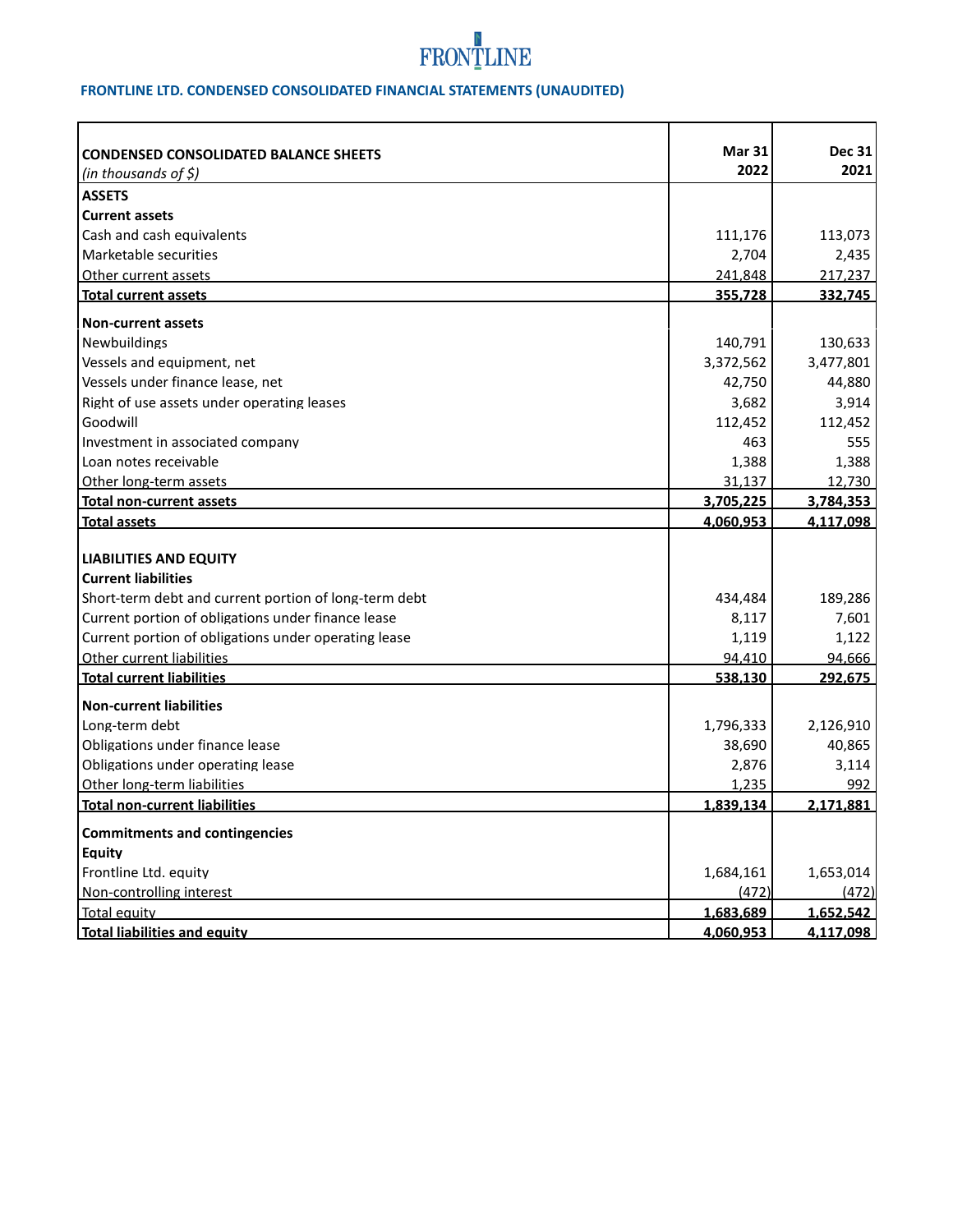

| <b>CONDENSED CONSOLIDATED STATEMENT OF CASH FLOWS</b>                                       | 2022      | 2021      | 2021       |
|---------------------------------------------------------------------------------------------|-----------|-----------|------------|
| (in thousands of \$)                                                                        | Jan-Mar   | Jan-Mar   | Jan-Dec    |
| <b>OPERATING ACTIVITIES</b>                                                                 |           |           |            |
| Net income (loss)                                                                           | 31,148    | 28,895    | (11, 148)  |
| Adjustments to reconcile net income (loss) to net cash provided by operating<br>activities: |           |           |            |
| Depreciation and amortization of deferred charges                                           | 38,974    | 36,942    | 152,981    |
| Gain on sale of vessels and equipment                                                       | (6,055)   |           | (5,058)    |
| Amortization of acquired time charters                                                      | (1, 244)  | (1, 244)  | (5,045)    |
| Contingent rental income                                                                    | (551)     | (663)     | (3,607)    |
| Gain on marketable securities                                                               | (269)     | (3, 102)  | (7,677)    |
| Share of results of associated company                                                      | 92        | (65)      | 724        |
| Gain on derivatives                                                                         | (26, 134) | (17, 128) | (23, 262)  |
| Other, net                                                                                  | 460       |           | 432        |
| Change in operating assets and liabilities                                                  | (19,083)  | (31, 634) | (35, 408)  |
| Net cash provided by operating activities                                                   | 17,338    | 12,001    | 62,932     |
| <b>INVESTING ACTIVITIES</b>                                                                 |           |           |            |
| Additions to newbuildings, vessels and equipment                                            | (11, 186) | (44, 333) | (462, 400) |
| Proceeds from sale of vessels and equipment                                                 | 80,000    |           | 80,000     |
| Net cash inflow on sale of subsidiary                                                       |           | 2,813     | 5,625      |
| Marketable securities acquired                                                              |           |           | (357)      |
| Proceeds from sale of marketable securities                                                 |           |           | 14,074     |
| Net cash provided by (used in) investing activities                                         | 68,814    | (41, 520) | (363,058)  |
| <b>FINANCING ACTIVITIES</b>                                                                 |           |           |            |
| Proceeds from debt                                                                          |           | 36,902    | 403,868    |
| Repayment of debt                                                                           | (86, 755) | (40, 208) | (219, 521) |
| Repayment of finance leases                                                                 | (1, 108)  | (1,958)   | (5, 194)   |
| Net proceeds from issuance of shares                                                        |           |           | 52,447     |
| Debt fees paid                                                                              | (186)     | (1,078)   | (8,050)    |
| Net cash provided by (used in) financing activities                                         | (88,049)  | (6, 342)  | 223,550    |
|                                                                                             |           |           |            |
| Net change in cash and cash equivalents and restricted cash                                 | (1,897)   | (35, 861) | (76, 576)  |
| Cash and cash equivalents and restricted cash at start of period                            | 113,073   | 189,649   | 189,649    |
| Cash and cash equivalents and restricted cash at end of period                              | 111,176   | 153,788   | 113,073    |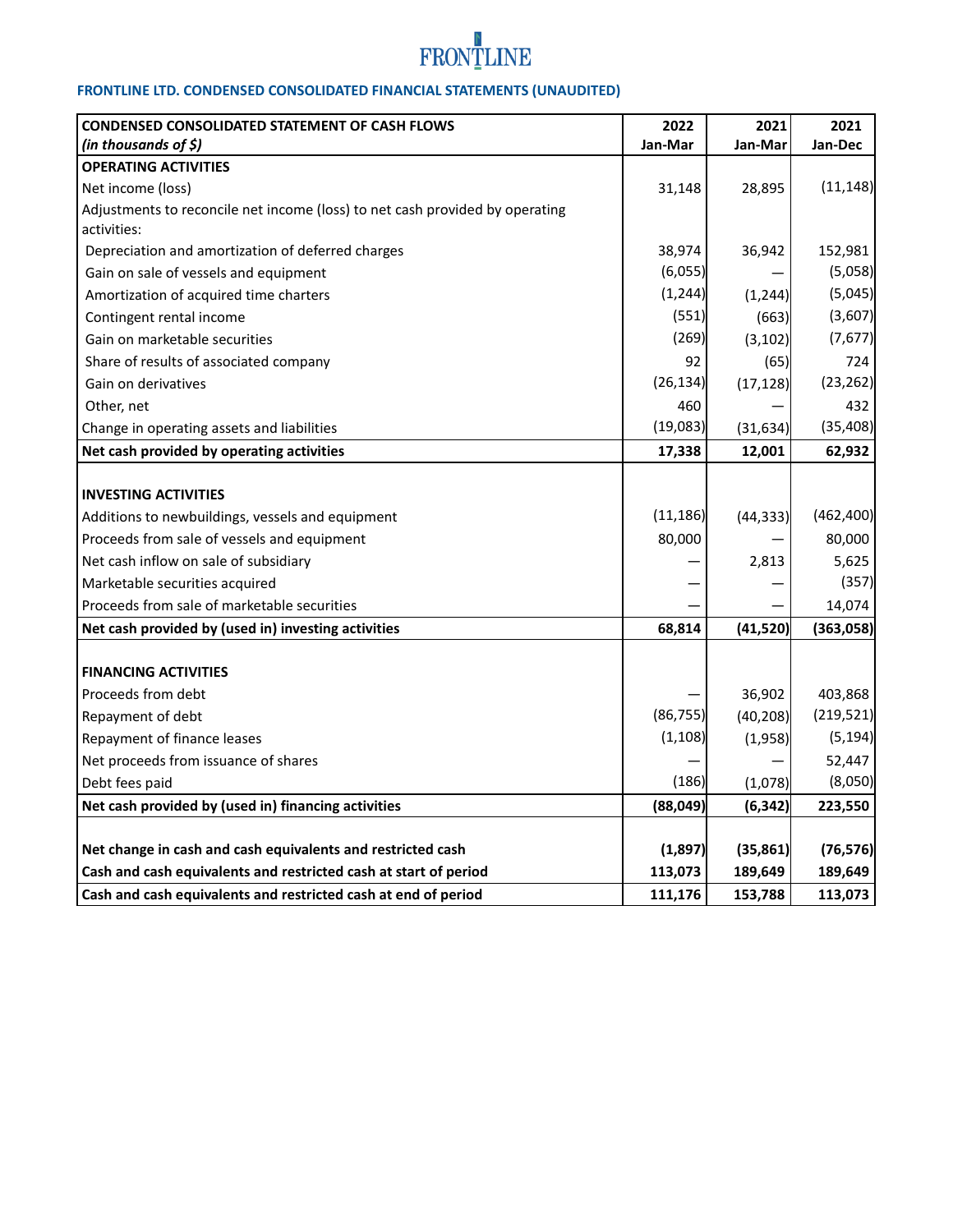|                                                               | 2022              | 2021                                | 2021      |
|---------------------------------------------------------------|-------------------|-------------------------------------|-----------|
| <b>CONDENSED CONSOLIDATED STATEMENTS OF CHANGES IN EQUITY</b> | Jan-Mar           | Jan-Mar                             | Jan-Dec   |
|                                                               |                   |                                     |           |
| <b>NUMBER OF SHARES OUTSTANDING</b>                           |                   |                                     |           |
| Balance at beginning of period                                |                   | 203,530,979 197,692,321 197,692,321 |           |
| Shares issued                                                 |                   |                                     | 5,838,658 |
| <b>Balance at end of period</b>                               |                   | 203,530,979 197,692,321 203,530,979 |           |
| <b>SHARE CAPITAL</b>                                          |                   |                                     |           |
| Balance at beginning of period                                | 203,531           | 197,692                             | 197,692   |
| Shares issued                                                 |                   |                                     | 5,839     |
| <b>Balance at end of period</b>                               | 203,531           | 197,692                             | 203,531   |
|                                                               |                   |                                     |           |
| <b>ADDITIONAL PAID IN CAPITAL</b>                             |                   |                                     |           |
| Balance at beginning of period                                | 448,291           | 402,021                             | 402,021   |
| Stock compensation expense                                    |                   |                                     | (338)     |
| Shares issued                                                 |                   |                                     | 46,608    |
| <b>Balance at end of period</b>                               | 448,291           | 402,021                             | 448,291   |
|                                                               |                   |                                     |           |
| <b>CONTRIBUTED SURPLUS</b>                                    |                   |                                     |           |
| Balance at beginning of period                                | 1,004,094         | 1,004,094                           | 1,004,094 |
| <b>Balance at end of period</b>                               | 1,004,094         | 1,004,094                           | 1,004,094 |
|                                                               |                   |                                     |           |
| ACCUMULATED OTHER COMPREHENSIVE INCOME                        |                   |                                     |           |
| Balance at beginning of period                                | 228               | 200                                 | 200       |
| Other comprehensive income (loss)                             | $\left( 1\right)$ | (2)                                 | 28        |
| <b>Balance at end of period</b>                               | 227               | 198                                 | 228       |
|                                                               |                   |                                     |           |
| <b>RETAINED EARNINGS (DEFICIT)</b>                            |                   |                                     |           |
| Balance at beginning of period                                | (3, 130)          | 8,018                               | 8,018     |
| Net income (loss) attributable to the Company                 | 31,148            | 28,895                              | (11, 148) |
| <b>Balance at end of period</b>                               | 28,018            | 36,913                              | (3, 130)  |
|                                                               |                   |                                     |           |
| <b>EQUITY ATTRIBUTABLE TO THE COMPANY</b>                     | 1,684,161         | 1,640,918                           | 1,653,014 |
|                                                               |                   |                                     |           |
| <b>NON-CONTROLLING INTEREST</b>                               |                   |                                     |           |
| Balance at beginning of period                                | (472)             | (472)                               | (472)     |
| <b>Balance at end of period</b>                               | (472)             | (472)                               | (472)     |
| <b>TOTAL EQUITY</b>                                           | 1,683,689         | 1,640,446                           | 1,652,542 |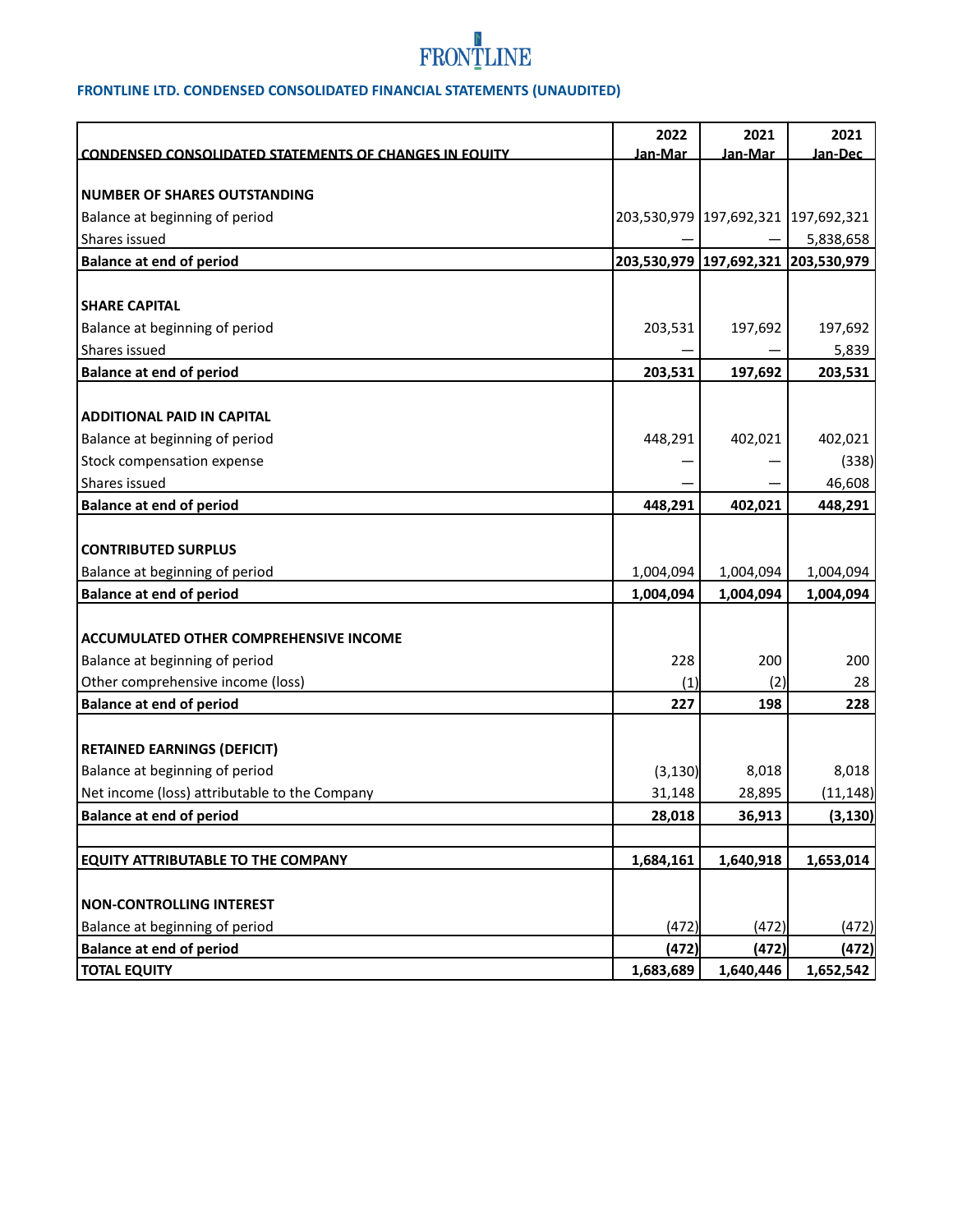

# **FRONTLINE LTD.**

# **SELECTED NOTES TO THE UNAUDITED CONDENSED CONSOLIDATED FINANCIAL STATEMENTS**

# **1. GENERAL**

Frontline Ltd. (the "Company" or "Frontline") is a Bermuda based shipping company engaged primarily in the ownership and operation of oil tankers and product tankers. The Company's ordinary shares are listed on the New York Stock Exchange and the Oslo Stock Exchange.

# **2. ACCOUNTING POLICIES**

## **Basis of accounting**

The condensed consolidated financial statements are stated in accordance with accounting principles generally accepted in the United States. The condensed consolidated financial statements do not include all of the disclosures required in the annual and interim consolidated financial statements, and should be read in conjunction with the Company's annual financial statements included in the Company's Annual Report on Form 20-F for the year ended December 31, 2021, which was filed with the Securities and Exchange Commission on March 17, 2022.

## **Significant accounting policies**

The accounting policies adopted in the preparation of the condensed consolidated financial statements are consistent with those followed in the preparation of the Company's annual financial statements for the year ended December 31, 2021.

# **3. EARNINGS PER SHARE**

The components of the numerator and the denominator in the calculation of basic and diluted earnings per share are as follows:

|                                               | 2022    | 2021    | 2021      |
|-----------------------------------------------|---------|---------|-----------|
| (in thousands of $\zeta$ )                    | Jan-Mar | Jan-Mar | Jan-Dec   |
| Net income (loss) attributable to the Company | 31,148  | 28,895  | (11, 148) |
|                                               |         |         |           |
| (in thousands)                                |         |         |           |
| Weighted average number of ordinary shares    | 203,531 | 197,692 | 198,965   |
| Dilutive effect of share options              |         | 83      |           |
| Denominator for diluted earnings per share    | 203,531 | 197,775 | 198,965   |

As of March 31, 2022, the Company had an issued share capital of \$203,530,979 divided into 203,530,979 ordinary shares (December 31, 2021: \$203,530,979 divided into 203,530,979 ordinary shares) of \$1.00 par value each.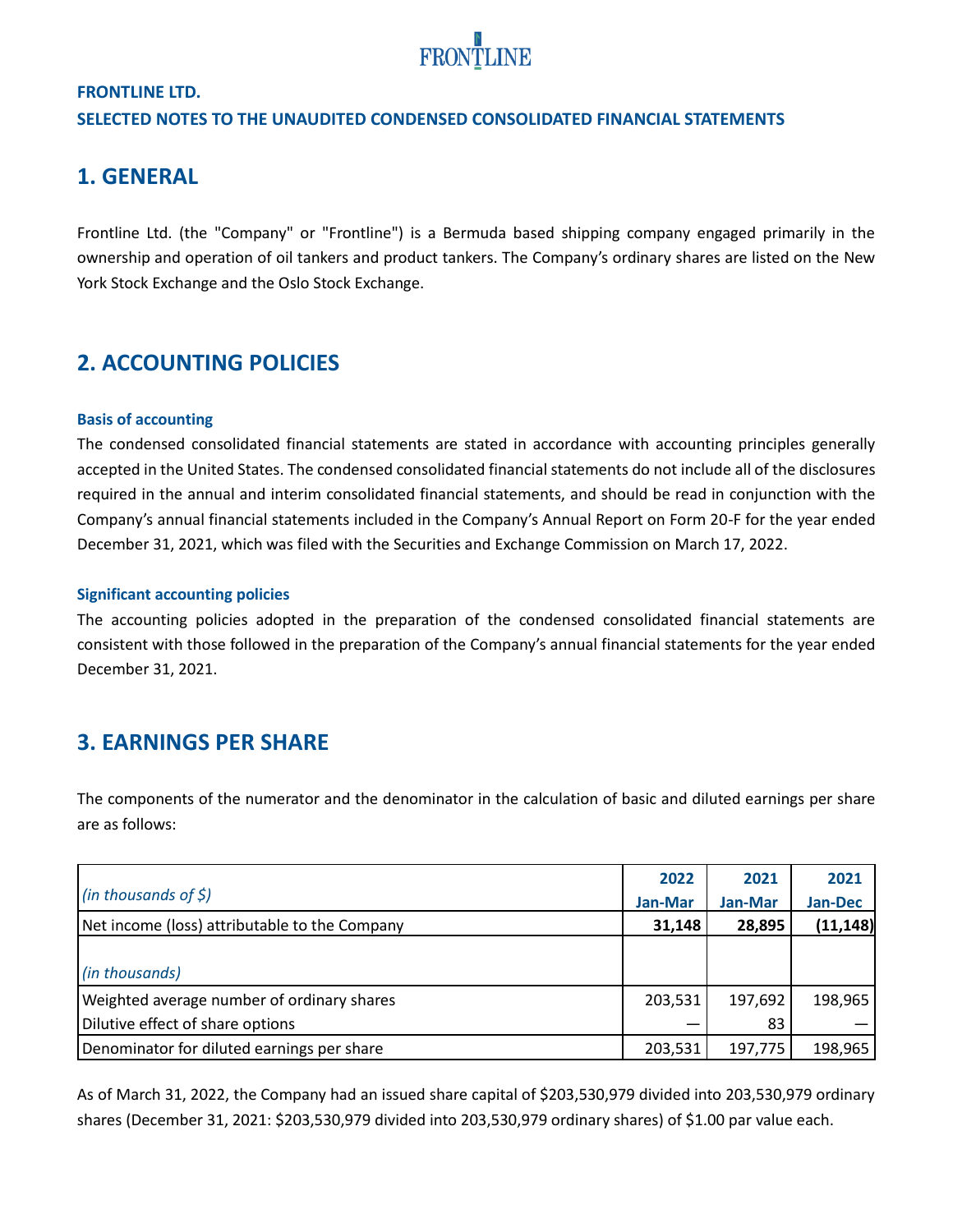

# **4. OTHER OPERATING GAINS**

In November 2021, Frontline announced that it had entered into an agreement to sell four of its scrubber fitted LR2 tankers built in 2014 and 2015 for an aggregate sale price of \$160.0 million to SFL Tanker Holding Ltd., a company related to Hemen Holding Ltd. ("Hemen"), our largest shareholder. Two vessels were delivered to the new owners in December 2021 and the remaining two vessels were delivered to the new owners in January 2022. After repayment of debt on the vessels, the transaction generated total net cash proceeds of \$68.6 million, with net cash proceeds of \$35.1 million recorded in the first quarter of 2022. The Company recorded a gain on sale in relation to the first two vessels of \$5.1 million in the fourth quarter of 2021 and a gain of \$6.1 million in the first quarter of 2022.

# **5. NEWBUILDINGS**

As of March 31, 2022, the Company's newbuilding program consisted of six VLCCs one of which was delivered in April 2022. The remaining vessels are expected to be delivered as follows: one vessel in the second quarter of 2022, one vessel in the third quarter of 2022, two vessels in the fourth quarter of 2022 and one vessel in the first quarter of 2023.

As of March 31, 2022, total installments of \$137.3 million had been paid in connection with the Company's remaining newbuilding program, and remaining commitments amounted to \$428.5 million, of which \$356.8 million is expected to be paid in 2022 and \$71.7 million is expected to be paid in 2023, and of which \$390.0 million will be financed by committed term loan facilities.

# **6. DEBT**

In April 2022, the Company entered into a senior secured term loan facility in an amount of up to \$104.0 million from Credit Suisse AG to refinance an existing term loan facility with total balloon payments of \$91.2 million due in the first quarter of 2023. The new facility has a tenor of six years, carries an interest rate of SOFR plus a margin of 180 basis points, which translates to a LIBOR equivalent margin of 154 basis points based on the three month historic CAS between SOFR and LIBOR of approximately 26 basis points, and has an amortization profile of 18 years commencing on the delivery date from the yard. The existing facility carried an interest rate of LIBOR plus a margin of 190 basis points. The facility was fully drawn down in May 2022 and \$89.4 million of the refinanced facility has been recorded in long-term debt as of March 31, 2022.

# **7. RELATED PARTY TRANSACTIONS**

We transact business with the following related parties, being companies in which Hemen (the Company's largest shareholder) and companies associated with Hemen have a significant interest: SFL Corporation Ltd. ("SFL"), Seatankers Management Norway AS, Seatankers Management Co. Ltd, Golden Ocean Group Ltd, Alta Trading UK Limited (formerly known as Arcadia Petroleum Limited), Archer Limited, Flex LNG Ltd and Avance Gas and Front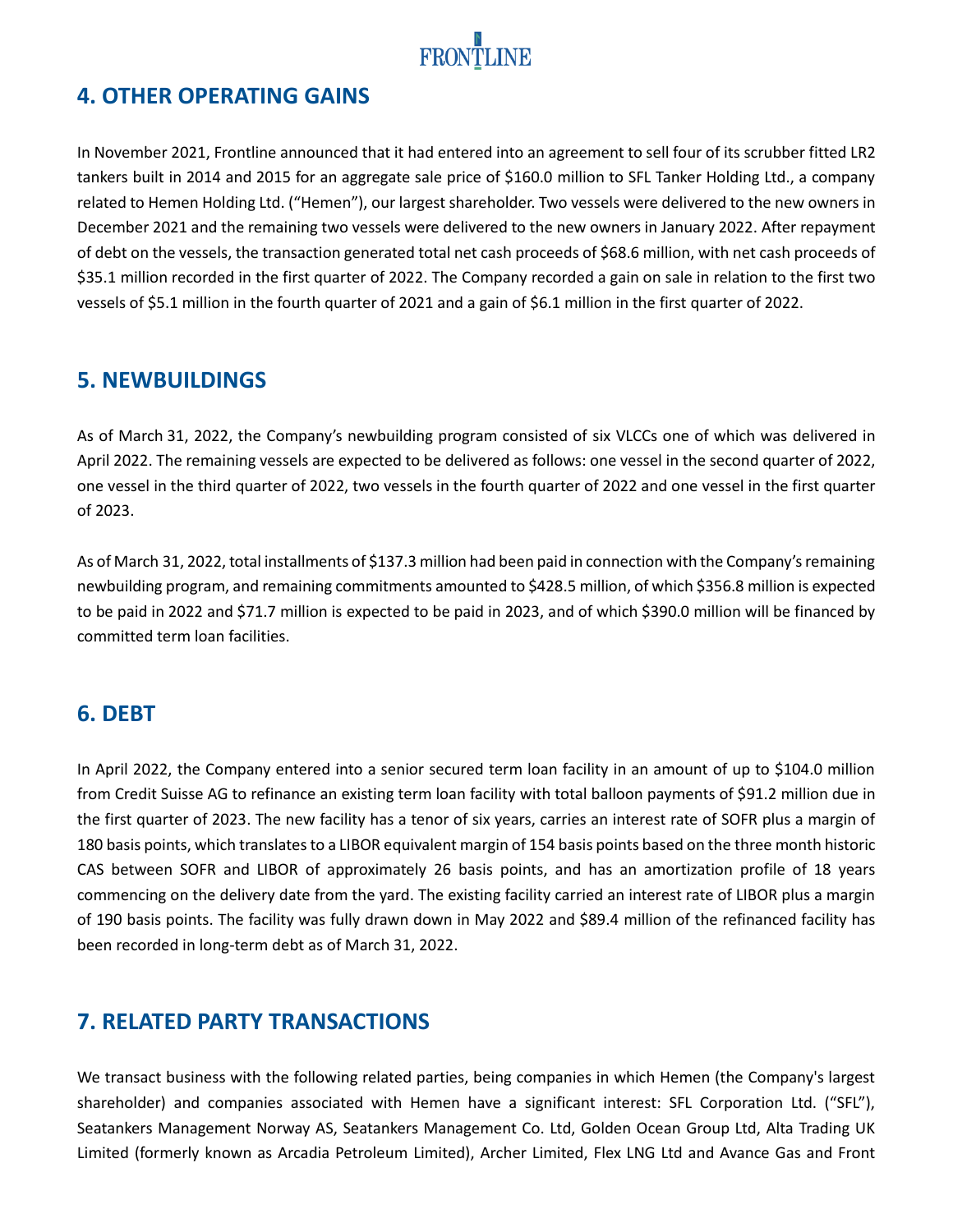Ocean Management Ltd. We also own interests in TFG Marine and Clean Marine AS (through our interest in FMS Holdco) which are accounted for as equity method investments.

As of March 31, 2022, the Company leased two of its vessels from SFL. The Company pays SFL contingent rental expense based on the earnings of these vessels. Contingent rental income recorded in the quarter ended March 31, 2022 was primarily due to the fact that the profit share expense accrued in the lease obligation payable when the leases were recorded at fair value at the time of Frontline's merger with Frontline 2012 Ltd. was \$0.6 million higher than the actual profit share expense payable to SFL, as no profit share was payable for the period.

The Company accounts for its 15% of the share capital of TFG Marine under the equity method. The Company has also entered into a bunker supply arrangement with TFG Marine, under which it has paid \$81.5 million to TFG Marine in the quarter ended March 31, 2022, and \$23.2 million remained due as of March 31, 2022.

Amounts earned from other related parties comprise office rental income, technical and commercial management fees, newbuilding supervision fees, freights, corporate and administrative services income and interest income. Amounts paid to related parties comprise primarily of rental for office space and support staff costs.

# **8. COMMITMENTS AND CONTINGENCIES**

As of March 31, 2022, the Company has agreed to provide a \$50.0 million guarantee in respect of the performance of its subsidiaries, and two subsidiaries of an affiliate of Hemen, under a bunker supply arrangement with TFG Marine. As of March 31, 2022, there are no amounts payable under this guarantee. In addition, should TFG Marine be required to provide a parent company guarantee to its bunker suppliers or finance providers then for any guarantee that is provided by the Trafigura Group and becomes payable, Frontline shall pay a pro rata amount based on its share of the equity in TFG Marine. The maximum liability under this guarantee is \$6.0 million and there are no amounts payable under this guarantee as at March 31, 2022.

As of March 31, 2022, the Company has committed to the purchase of exhaust gas cleaning system equipment from Clean Marine AS, a related party, for 4 vessels owned by the Company, with a financial commitment of \$3.2 million, excluding installation costs, due in 2022.

# **9. SUBSEQUENT EVENTS**

In April 2022, the Company announced that its subsidiary Frontline Shipping Limited has agreed with SFL to terminate the long-term charters for the 2004-built VLCCs, Front Force and Front Energy, upon the sale and delivery of the vessels by SFL to an unrelated third party. Frontline has agreed to a total compensation payment to SFL of approximately \$4.5 million for the termination of the current charters. The charters terminated and the vessels were delivered to the new owners in April 2022. The Company expects to record a loss on termination of \$0.6 million, including the termination payment, in the second quarter of 2022.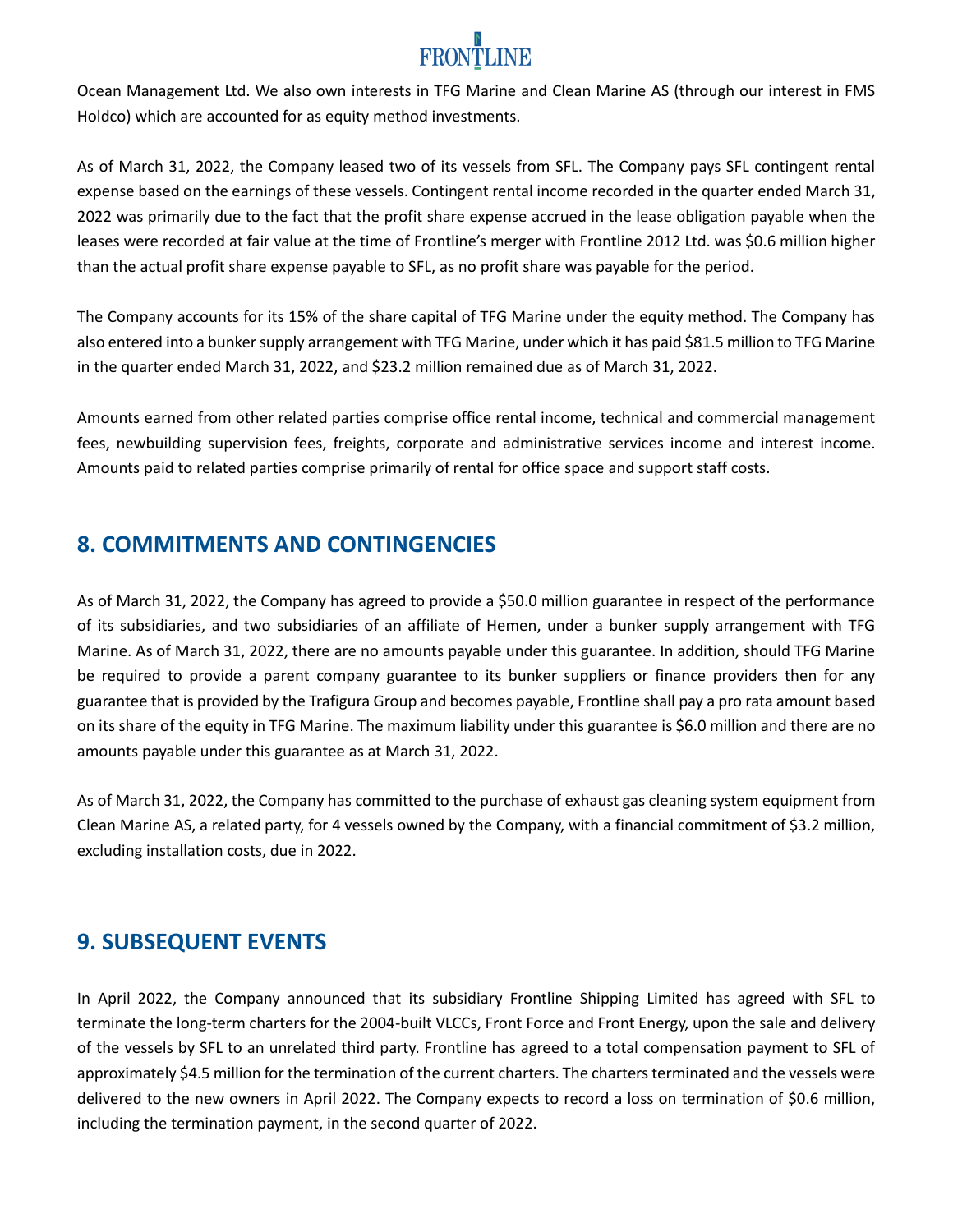

In April 2022, the Company took delivery of the VLCC newbuilding, Front Alta, from HHI and drew down \$65.0 million under its senior secured term loan facility of up to \$130.0 million with DNB to partially finance the delivery.

In April 2022, Frontline and Euronav announced that the companies have signed a term sheet that has been unanimously approved by their Board of Directors and Supervisory Board, respectively, on a potential stock-for-stock combination between the two companies, based on an exchange ratio of 1.45 Frontline shares for every Euronav share resulting in Euronav and Frontline shareholders owning approximately 59% and 41%, respectively, of the combined group. A combination remains subject to agreement on a transaction structure, confirmatory due diligence, agreement on the terms and conditions of the potential combination agreement, applicable board, shareholder, customer, lender and/or regulatory approvals, employee consultations and other customary completion conditions.

In May 2022, the Company increased the guarantee in respect of the performance of its subsidiaries, and two subsidiaries of an affiliate of Hemen, under a bunker supply arrangement with TFG Marine from \$50.0 million to \$60.0 million.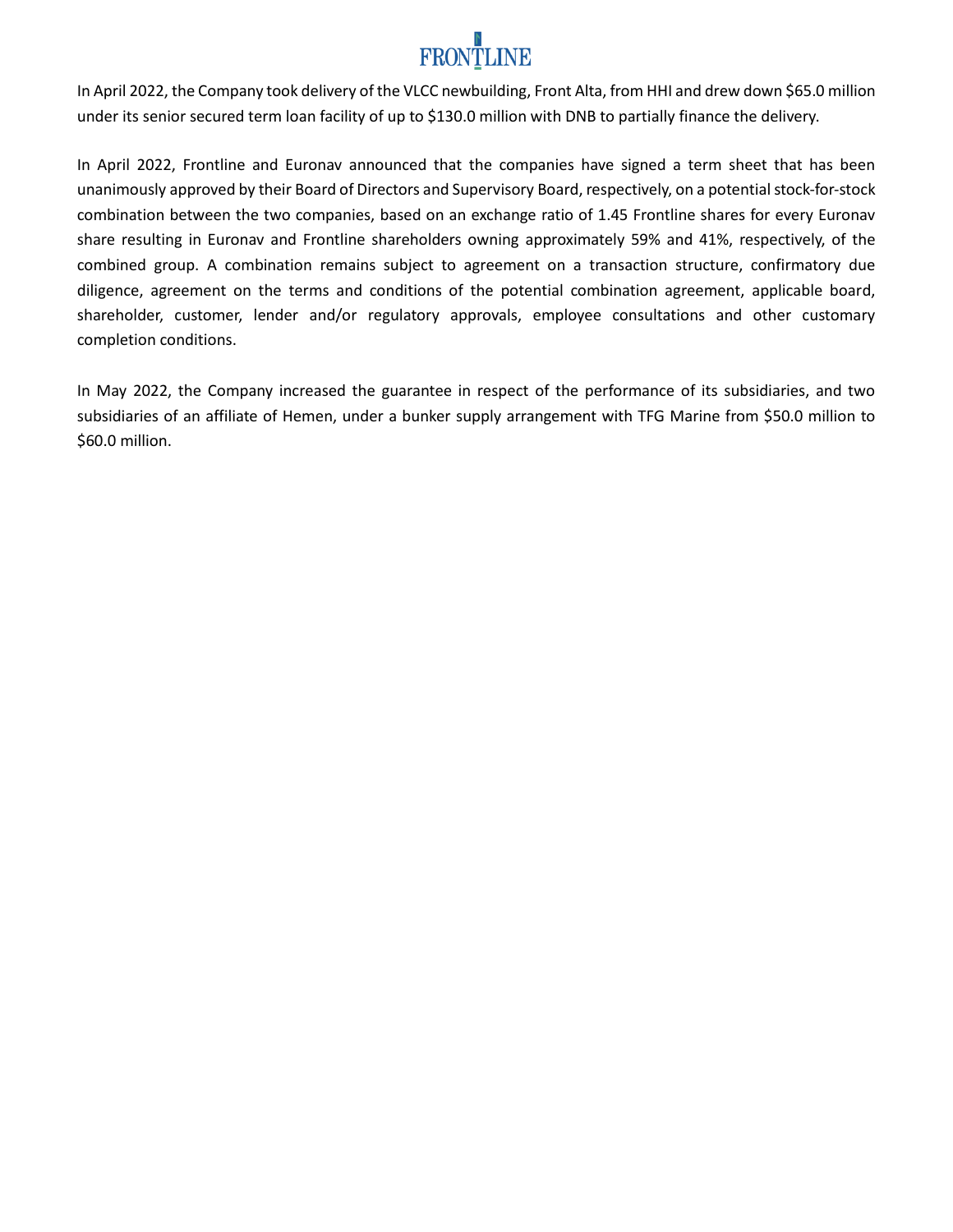

### **APPENDIX I - Non-GAAP measures**

## **Reconciliation of adjusted net income (loss) attributable to the Company**

This press release describes adjusted net income (loss) attributable to the Company and related per share amounts, which are not measures prepared in accordance with US GAAP ("non-GAAP"). We believe the non-GAAP financial measures provide investors with a means of analyzing and understanding the Company's ongoing operating performance. The non-GAAP financial measures should not be considered in isolation from, as substitutes for, or superior to financial measures prepared in accordance with GAAP.

| (in thousands of $\zeta$ )                             | Q1 2022   | FY 2021   | Q4 2021   | Q1 2021   |
|--------------------------------------------------------|-----------|-----------|-----------|-----------|
| Adjusted net income (loss) attributable to the Company |           |           |           |           |
| Net income (loss) attributable to the Company          | 31,148    | (11, 148) | 19,783    | 28,895    |
| Add back:                                              |           |           |           |           |
| Loss on marketable securities                          |           | 457       | 457       |           |
| Share of losses of associated companies                | 92        | 789       |           |           |
| Loss on derivatives                                    |           | 4,721     |           |           |
| Tax expense on received dividends                      |           | 4,455     | 4,455     |           |
| Less:                                                  |           |           |           |           |
| Gain on derivatives                                    | (24, 921) | (22, 230) | (5,305)   | (15, 710) |
| Gain on marketable securities                          | (269)     | (4, 134)  |           | (3, 102)  |
| Share of results of associated company                 |           | (65)      |           | (65)      |
| Amortization of acquired time charters                 | (1, 244)  | (5,045)   | (1, 271)  | (1, 244)  |
| Gain on sale of vessels                                | (6,055)   | (5,058)   | (5,058)   |           |
| Dividends received                                     |           | (17, 819) | (17, 819) |           |
| Gain on settlement of insurance claim                  | (362)     |           |           |           |
| Adjusted net income (loss) attributable to the Company | (1,611)   | (55,077)  | (4, 758)  | 8,774     |
| (in thousands)                                         |           |           |           |           |
| Weighted average number of ordinary shares             | 203,531   | 198,965   | 202,404   | 197,692   |
| Denominator for diluted earnings (loss) per share      | 203,531   | 198,965   | 202,404   | 197,775   |
| (in 5)                                                 |           |           |           |           |
| Basic earnings (loss) per share                        | 0.15      | (0.06)    | 0.10      | 0.15      |
| Adjusted basic earnings (loss) per share               | (0.01)    | (0.28)    | (0.02)    | 0.04      |
| Diluted earnings (loss) per share                      | 0.15      | (0.06)    | 0.10      | 0.15      |
| Adjusted diluted earnings (loss) per share             | (0.01)    | (0.28)    | (0.02)    | 0.04      |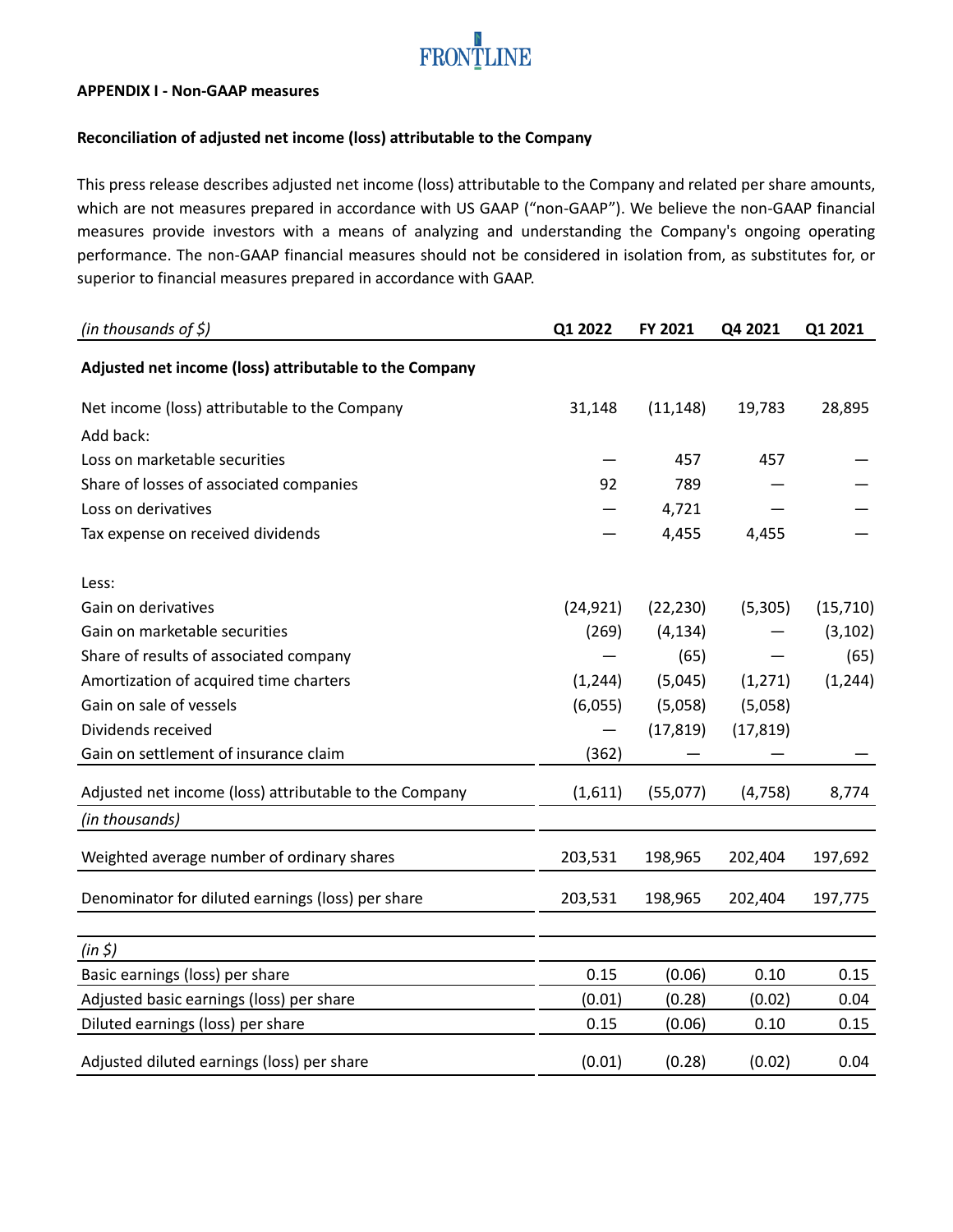

## **Reconciliation of Total operating revenues to Time Charter Equivalent and Time Charter Equivalent per day**

Consistent with general practice in the shipping industry, we use TCE as a measure to compare revenue generated from a voyage charter to revenue generated from a time charter. We define TCE as operating revenues less voyage expenses and commission, administrative income, finance lease interest income and other non-vessel related income. Under time charter agreements, voyage costs, such as bunker fuel, canal and port charges and commissions are borne and paid by the charterer whereas under voyage charter agreements, voyage costs are borne and paid by the owner. TCE is a common shipping industry performance measure used primarily to compare period-to-period changes in a shipping company's performance despite changes in the mix of charter types (i.e., spot charters and time charters) under which the vessels may be employed between the periods. Time charter equivalent, a non-U.S. GAAP measure, provides additional meaningful information in conjunction with operating revenues, the most directly comparable U.S. GAAP measure, because it assists management in making decisions regarding the deployment and use of our vessels and in evaluating their financial performance, regardless of whether a vessel has been employed on a time charter or a voyage charter.

| (in thousands of $\zeta$ )     | Q1 2022    | <b>FY 2021</b> | Q4 2021    | Q1 2021   |
|--------------------------------|------------|----------------|------------|-----------|
| Total operating revenues       | 217,441    | 749.381        | 213.546    | 193,991   |
|                                |            |                |            |           |
| less                           |            |                |            |           |
| Voyage expenses and commission | (113, 651) | (392, 697)     | (112, 890) | (86, 878) |
| Other non-vessel items         | (1,897)    | (19, 551)      | (5,405)    | (5, 484)  |
| <b>Total TCE</b>               | 101,893    | 337,133        | 95,251     | 101,629   |

### **Time charter equivalent per day**

Time charter equivalent per day ("TCE rate" or "TCE per day") represents the weighted average daily TCE income of vessels of different sizes in our fleet

TCE per day is a measure of the average daily income performance. Our method of calculating TCE per day is determined by dividing TCE by onhire days during a reporting period. Onhire days are calculated on a vessel by vessel basis and represent the net of available days and offhire days for each vessel (owned or chartered in) in our possession during a reporting period. Available days for a vessel during a reporting period is the number of days the vessel (owned or chartered in) is in our possession during the period. By definition, available days for an owned vessel equal the calendar days during a reporting period, unless the vessel is delivered by the yard during the relevant period whereas available days for a chartered-in vessel equal the tenure in days of the underlying time charter agreement, pro-rated to the relevant reporting period if such tenure overlaps more than one reporting period. Offhire days for a vessel during a reporting period is the number of days the vessel is in our possession during the period but is not operational as a result of unscheduled repairs, scheduled dry docking or special or intermediate surveys and lay-ups, if any.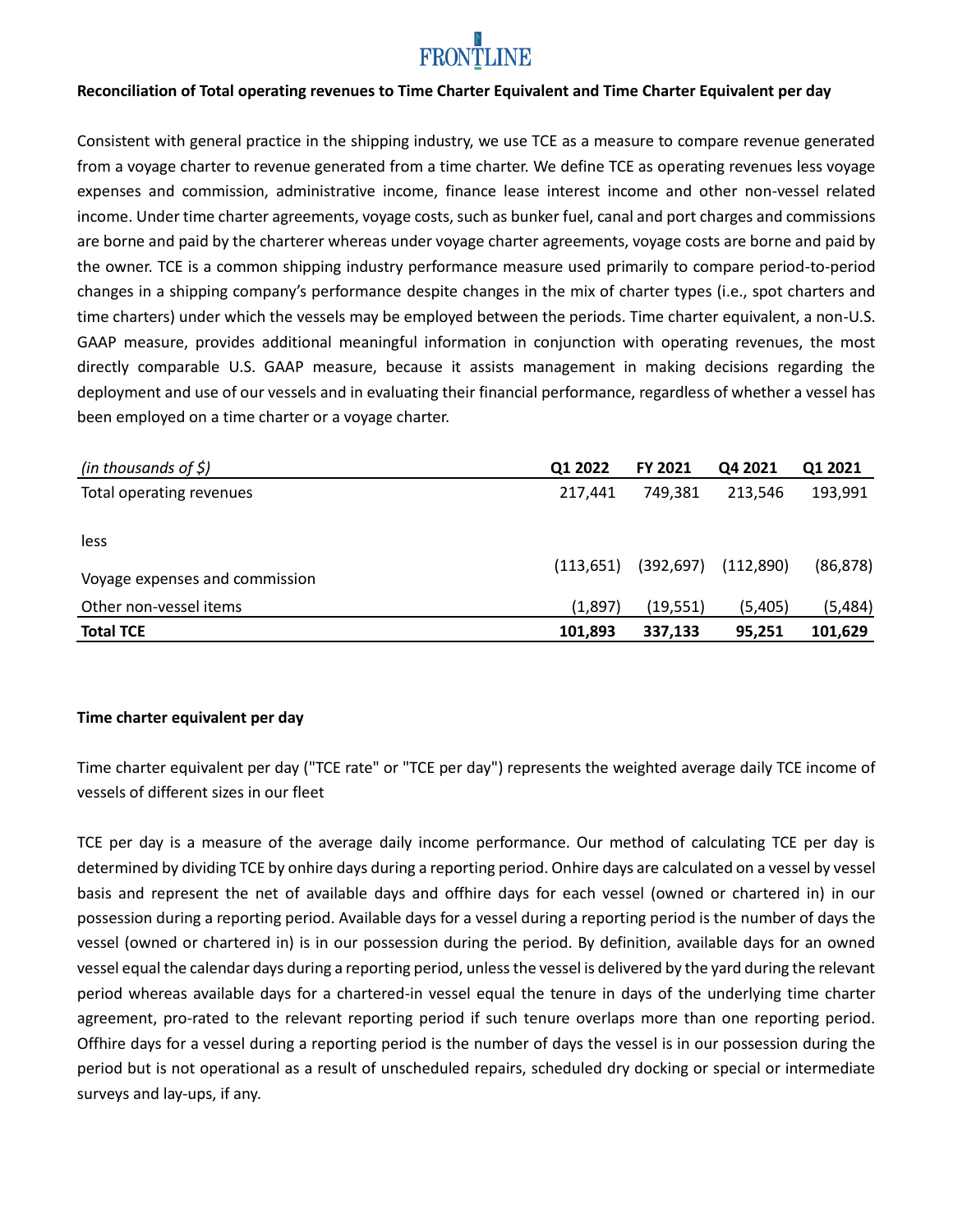|                                              | Q1 2022 | FY 2021 | Q4 2021 | Q1 2021 |
|----------------------------------------------|---------|---------|---------|---------|
| Time charter TCE (in thousands of \$)        |         |         |         |         |
| <b>VLCC</b>                                  |         | 8,235   |         | 7,394   |
| Suezmax                                      | 12,624  | 51,810  | 13,054  | 12,756  |
| LR <sub>2</sub>                              |         | 3,230   |         | 3,230   |
| <b>Total Time charter TCE</b>                | 12,624  | 63,275  | 13,054  | 23,380  |
| Spot TCE (in thousands of \$)                |         |         |         |         |
| <b>VLCC</b>                                  | 25,027  | 96,519  | 26,920  | 30,264  |
| Suezmax                                      | 33,276  | 95,163  | 28,490  | 29,467  |
| LR <sub>2</sub>                              | 30,966  | 82,176  | 26,787  | 18,518  |
| <b>Total Spot TCE</b>                        | 89,269  | 273,858 | 82,197  | 78,249  |
| <b>Total TCE</b>                             | 101,893 | 337,133 | 95,251  | 101,629 |
| Spot days (available days less offhire days) |         |         |         |         |
| <b>VLCC</b>                                  | 1,595   | 6,305   | 1,630   | 1,593   |
| Suezmax                                      | 1,971   | 7,901   | 2,000   | 1,942   |
| LR <sub>2</sub>                              | 1,627   | 6,944   | 1,930   | 1,548   |
| Spot TCE per day (in \$ per day)             |         |         |         |         |
| <b>VLCC</b>                                  | 15,700  | 15,300  | 16,500  | 19,000  |
| Suezmax                                      | 16,900  | 12,000  | 14,200  | 15,200  |
| LR <sub>2</sub>                              | 19,000  | 11,800  | 13,900  | 12,000  |

Due to rounding, numbers presented throughout this document may not add up precisely to the totals provided and per day amounts may not precisely reflect the absolute figures.